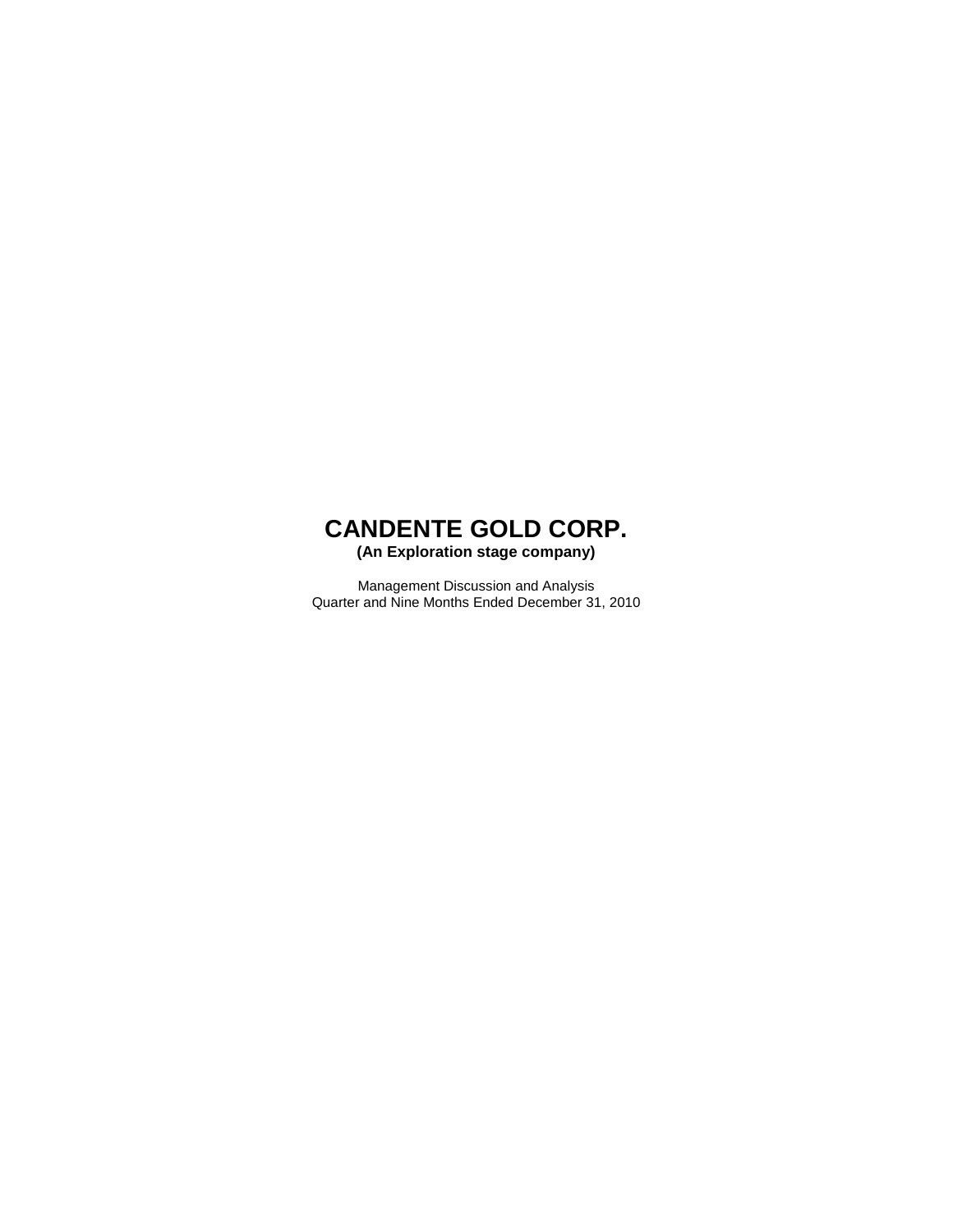Management's Discussion and Analysis Quarter and Nine Months Ended December 31, 2010 (Expressed in U.S. Dollars, Unless Otherwise Noted)

### **INTRODUCTION**

The following Management Discussion and Analysis ("MD&A") for Candente Gold Corp. ("Candente Gold") and its subsidiary companies (collectively, the "Company") is prepared as of February 8, 2011 and should be read in conjunction with the Company's unaudited consolidated financial statements and the notes thereto for the quarter ended December 31, 2010 ("Q3-2011") and the audited consolidated financial statements and the notes thereto for the period from incorporation to March 31, 2010, which were prepared in accordance with generally accepted accounting principles ("GAAP") in Canada.

All the financial information presented in this document is expressed in U.S. dollars, unless otherwise noted.

Candente Gold's common shares are listed on the Toronto Stock Exchange ("TSX") and the Bolsa de Valores de Lima ("BVL") under the trading symbol "CDG".

Additional information on the Company can be found in the Company's Annual Information Form ("AIF"), filed with the Canadian regulators and available on SEDAR at www.sedar.com.

### **DESCRIPTION OF BUSINESS**

Candente Gold is a Vancouver, Canada, based mineral exploration company which has an interest in the El Oro project in Mexico ("El Oro") and in various gold-silver properties in Peru. The Company conducts its operations through wholly-owned subsidiaries.

The Company is in the exploration stage and there can be no assurance that commercially viable ore deposits may exist on any of its properties until the Company completes further exploration work and comprehensive economic evaluation based upon that work.

The El Oro project is the Company's highest priority project at this time.

### **CORPORATE DEVELOPMENTS**

On April 24, 2009, Candente Copper Corp. ("Candente Copper", formerly Candente Resource Corp.) and Canaco Resources Inc. ("Canaco") created Candente Gold.

On April 30, 2009, Candente Copper and Canaco completed the transfer to Candente Gold of their respective 50% interests in Minera CCM, S.A. de C.V. ("CCM"), the Mexican company that holds an option on El Oro (the "Option"). As consideration for the transfer of the El Oro interests, Candente Gold issued 5 million common shares and a promissory note to each of Candente Copper and Canaco, with each promissory note having a principal amount of Cdn\$1,300,000 (\$1,239,157 at December 31, 2009), payable in cash or convertible into units of Candente Gold, based on the same terms and conditions as the private placement financing Candente Gold completed in the quarter ended December 31, 2009. On December 31, 2009, Candente Copper converted its \$1,300,000 promissory note into 3,250,000 shares and 1,625,000 warrants of the Company. The warrants have an exercise price of Cdn\$0.60 per common share to January 4, 2012. Canaco advised the Company that it would not convert its promissory note and the Company paid Cdn\$350,000 of the principal on June 30, 2010. The Cdn\$950,000 that remains outstanding on the Canaco promissory note is due to be paid by the Company on or before April 30, 2011.

In addition, on December 17, 2009 Candente Copper transferred its Peruvian gold-silver properties (the "Properties") to Candente Gold and on January 6, 2010, the Company issued 13,500,000 common shares to Candente Copper in return for the transfer of the Properties. Other consideration for the exchange of the Properties included the granting by the Company of a copper net smelter return royalty to Candente Copper. Candente Gold also agreed to issue to Candente Copper an additional 10,000,000 of its common shares once a minimum of US\$5 million has been spent cumulatively by Candente Gold on the Properties. The Company accounted for the consideration in respect of the 13,500,000 Candente Gold shares at a value of \$4,422,011, comprised of the Candente Copper carrying cost of \$4,663,251 less \$241,240 due in cash to Candente Copper in respect of annual license costs paid for the Properties in 2009 by Candente Copper.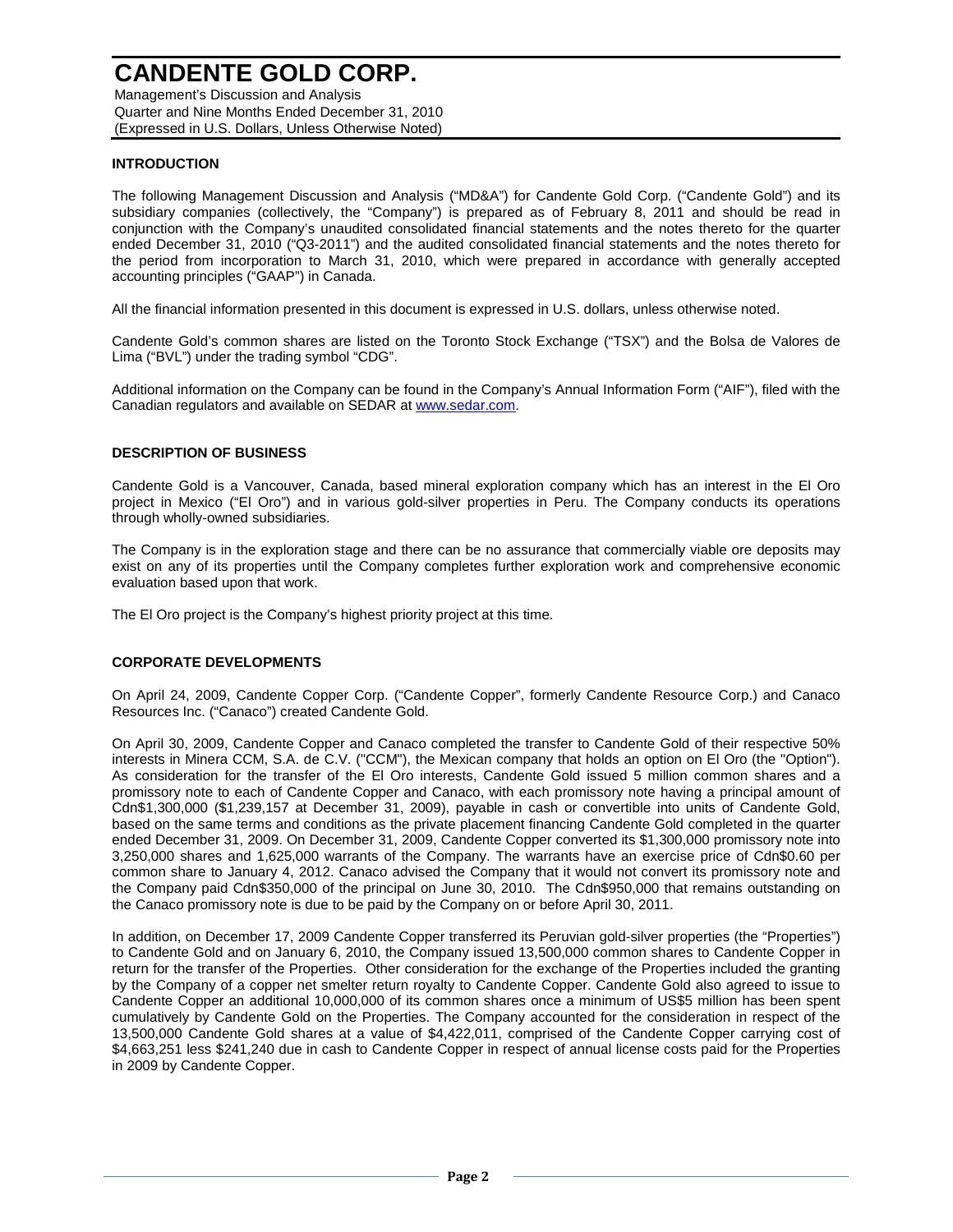Management's Discussion and Analysis Quarter and Nine Months Ended December 31, 2010 (Expressed in U.S. Dollars, Unless Otherwise Noted)

Pursuant to TSX policy, on January 6, 2010 the Company was deemed to have issued 872,890 Company warrants ("Company Deemed Warrants") to warrant holders of Candente Copper on the basis of one Company warrant for every five warrants in Candente Copper outstanding at that date. The 4,364,450 Candente Copper warrants then outstanding (the "Copper Warrants") had exercise prices ranging from Cdn\$1.75 to Cdn\$2.00. All of the Copper Warrants and Company Deemed Warrants expired unexercised on June 26, 2010.

Also pursuant to TSX policy, on January 6, 2010 the Company was deemed to have issued 1,638,350 Company options ("Company Deemed Options") to option holders of Candente Copper on the basis of one Company option for every five options in Candente Copper outstanding at that date. The 8,191,750 Candente Copper options then outstanding (the "Copper Options") have exercise prices ranging from Cdn\$0.42 to Cdn\$1.40 and expiry dates from January 3, 2011 to November 24, 2014. A total of 2,373,000 of the Copper Options and 474,600 of the Company Deemed Options were forfeited in the quarter ended March 31, 2010. The Company will receive or has received 24.06% of the exercise price on the exercise of the Copper Options, based on a predetermined formula that considered the weighted average prices of Candente Copper and Candente Gold for the first five days of Candente Gold's trading on the TSX.

During the quarter ended December 31, 2009, the Company completed a private placement (the "Private Placement") for gross proceeds of \$8,508,378 (Cdn\$9,028,130) from the sale of units ("Units") consisting of one Company common share and one half-warrant ("Warrants). Pursuant to the Private Placement, the Company issued a total of 22,570,327 common shares and certificates representing 11,285,162 Warrants. Each full Warrant is exercisable at a price of Cdn\$0.60 per common share until January 4, 2012. The Warrants were valued by the Company at \$1,624,195. The Company also paid to agents assisting in the Private Placement a total of \$298,528 (Cdn\$313,186) in cash commissions and issued to the agents 735,345 warrants ("Agents' Warrants"). The cash commissions and Agents' Warrants equal 6.5% of the aggregate number of Units sold by the agents pursuant to the Private Placement. Each of the Agents' Warrants is exercisable for a period of 24 months to purchase one additional common share of the Company at a price of Cdn\$0.60 per share. The Agents' Warrants issued as finders' fees were valued by the Company at \$105,834.

The Company posted a loss in Q3-2011 of \$1,810,361, comprised of exploration expenses of \$1,231,631 and general and administrative expenses of \$578,730. The most significant general and administrative expense was \$468,584 for stock-based compensation expense (a non-cash expense), for options vested in the quarter. Most of the exploration expenses were incurred in respect of the El Oro project.

Loss per share in the quarter ended December 31, 2010 was \$0.04.

#### **CANDENTE GOLD EXPLORATION PROJECTS**

#### **EL ORO**

El Oro is located in central Mexico, and includes historic mines which are past producers of gold and silver. On May 5, 2006, CCM, Candente Copper and Canaco entered into a letter agreement (the "2006 Agreement") with Luismin, S.A. de C.V. ("Luismin") and Desarrollos Mineros San Luis, S.A. de C.V. ("Desarrollos"), subsidiaries of Goldcorp Inc., that provided CCM with an option (the "Option") to acquire up to a 70% undivided interest in El Oro, subject to a 40% back-in right, in 24 mining concessions comprising approximately 14,950 hectares located in the states of Mexico and Michoacan, Mexico. Certain exploration and mining concessions included in El Oro are subject to net smelter returns royalties. The Option is comprised of an option to initially acquire 50% of El Oro (the "First Option") and then a further 20% (the "Second Option"), and both the issue of shares and the completion of certain levels of exploration expenditures on El Oro are required to exercise the Option.

A total of \$1,700,000 in exploration expenditures had been made on El Oro by November 30, 2008, and on or before November 30, 2008 Candente Copper and Canaco issued to Luismin a total of 125,000 shares in each of their respective registered capital, all as required by the 2006 Agreement as part of the consideration for the exercise of the First Option.

In two separate letter agreements dated February 2, 2009 (the "February 2009 Agreement") and September 30, 2009 (the "September 2009 Agreement"), the parties agreed to certain amendments to the 2006 Agreement. The most significant change was the removal of the back-in right on the historic mining area which covers all known gold and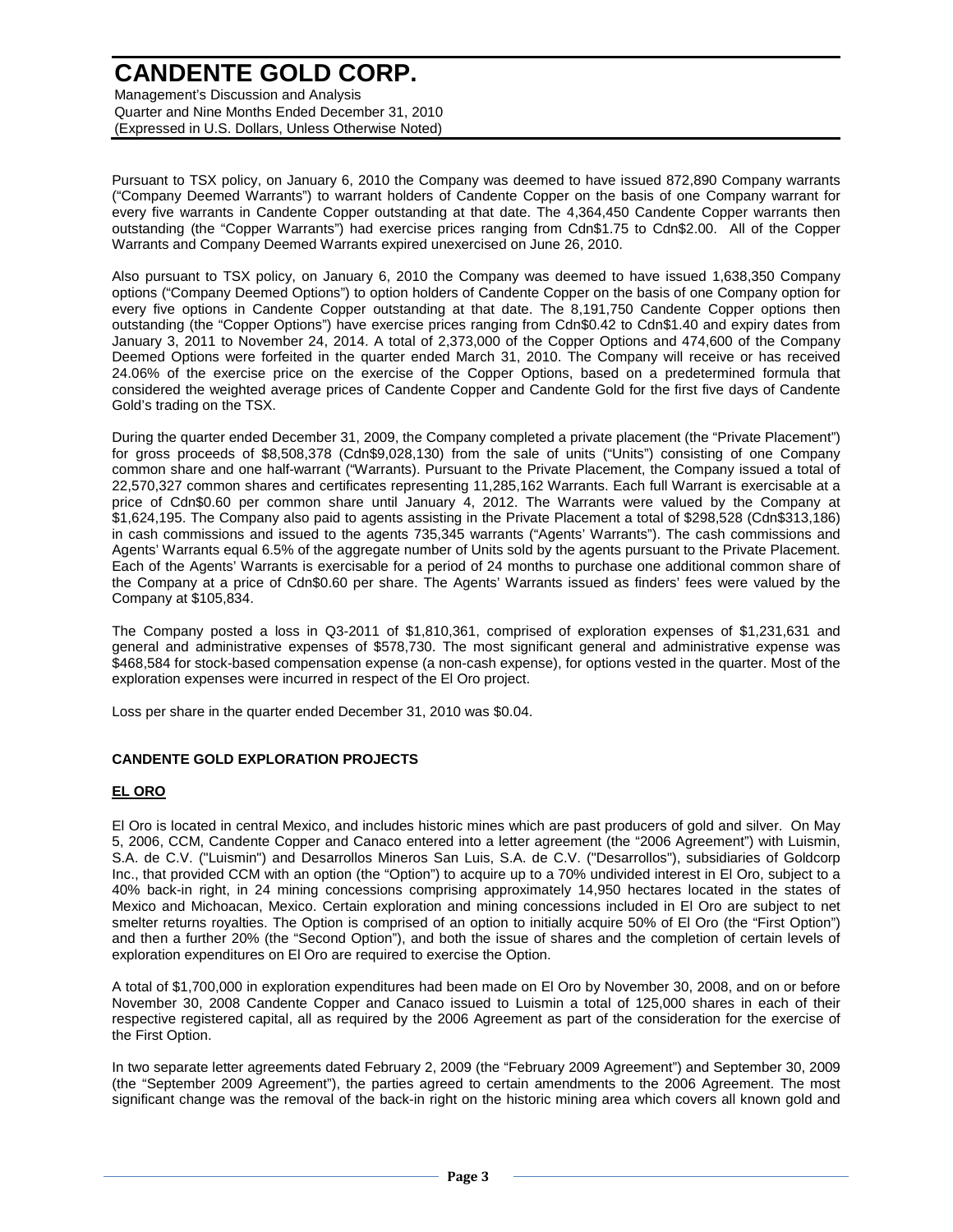Management's Discussion and Analysis Quarter and Nine Months Ended December 31, 2010 (Expressed in U.S. Dollars, Unless Otherwise Noted)

silver bearing veins. In accordance with the terms of the 2006 Agreement, as amended, each of Candente Copper and Canaco committed to issue to Luismin 125,000 common shares in their respective share capital on or before November 30, 2009 (completed), and agreed that in order to exercise the First Option the Company would:

- Commit to issue to Luismin 250,000 Candente Gold shares on or before November 30, 2009 and 250,000 Candente Gold shares on or before May 30, 2010 (both completed);
- Be required to issue to Luismin 250,000 Candente Gold shares on or before November 30, 2010 (completed) and 250,000 Candente Gold shares on or before November 30, 2011;
- Commit to cumulative exploration expenditures totaling \$2,500,000 to be completed on or before May 30, 2010 (completed);
- Be required to make an additional \$2,500,000 in exploration expenditures on or before November 30, 2011 (completed);

The 2006 Agreement, as amended, now provides that should the Company exercise the Second Option, the Company would be:

- Required to issue to Luismin 500,000 Candente Gold shares on or before November 30, 2012 and 500,000 Candente Gold shares on or before November 30, 2013; and
- Required to make an additional \$2,500,000 in exploration expenditures on or before November 30, 2012 and an additional \$2,500,000 in exploration expenditures on or before November 30, 2013.

El Oro is a district scale gold project encompassing one of the largest and most prolific high grade gold dominant epithermal vein systems in Mexico. The El Oro district includes over 50 known veins, but the bulk of the historic district production is reported to be 6.4 million ounces of gold and 74 million ounces of silver from just two of these veins. The San Rafael vein alone is reported to have produced over 4 million ounces of gold and 44 million ounces of silver over an average of only 200 metres ("m") vertical and a 2.4 km strike length. The San Rafael vein system is analogous to other epithermal vein systems mined in Mexico such as the Fresnillo, Guanajuato, and Pinos Altos mines where gold and silver occurs over 600 to 1200 m vertically. Mine grades in the San Rafael vein are reported to have averaged 10 to 12 g/t gold and 120 to 160 g/t silver and reached as high as 50 g/t gold and 500 g/t silver.

In February 2010, Candente Gold began exploration activity on the El Oro site. The current exploration program includes underground drifting and drilling in the San Rafael vein system, surface drilling in the Oriente Area, and regional exploration of the entire district including systematic exploration of all known veins.

The first stage of underground drilling comprised short holes in the footwall to the vein to evaluate the Remnant Resource above the water level in this portion of the vein. Following this first stage of drilling, work was carried out in an attempt to continue the tunnel through the vein into the hanging wall to enable deeper drilling of the San Rafael vein, below historic workings.

Gold and silver grades from underground sampling and drilling have confirmed the potential for a remnant resource in the historic workings of the San Rafael vein. Both underground drilling and sampling have demonstrated high grades of gold and silver in vein remnants. Two samples collected 55 m apart vertically have returned grades of 14.92 grams per tonne ('g/t') gold and 117.00 g/t silver over 2.1m, and 14.64 g/t gold and 54.50 g/t silver over 2.5m. Mineralized backfill material sampled to date shows an average of 4.72 g/t gold and 53.49 g/t silver.

These results support the historic gold and silver grades in a 1992 resource estimate by Luismin SA de CV (now a subsidiary of Goldcorp). This resource contained 762,000 ounces of gold and 9,750,000 ounces of silver at an average grade of 3.44 g/t gold and 44.00 g/t silver in 6,888,620 tonnes within remnant hanging and footwall vein material as well as pillars and backfill. This mineralized material was left behind as a result of a historic mine cut-off grade of ~8 g/t gold. Luismin's resource is historic in nature and non-43-101 compliant. Although evaluating this remnant resource is a secondary priority, Candente Gold expects to encounter significant amounts of this material in its underground rehabilitation and drilling program and will sample, assay and stockpile these materials throughout the San Rafael vein underground program as potential starter feed for a future mill.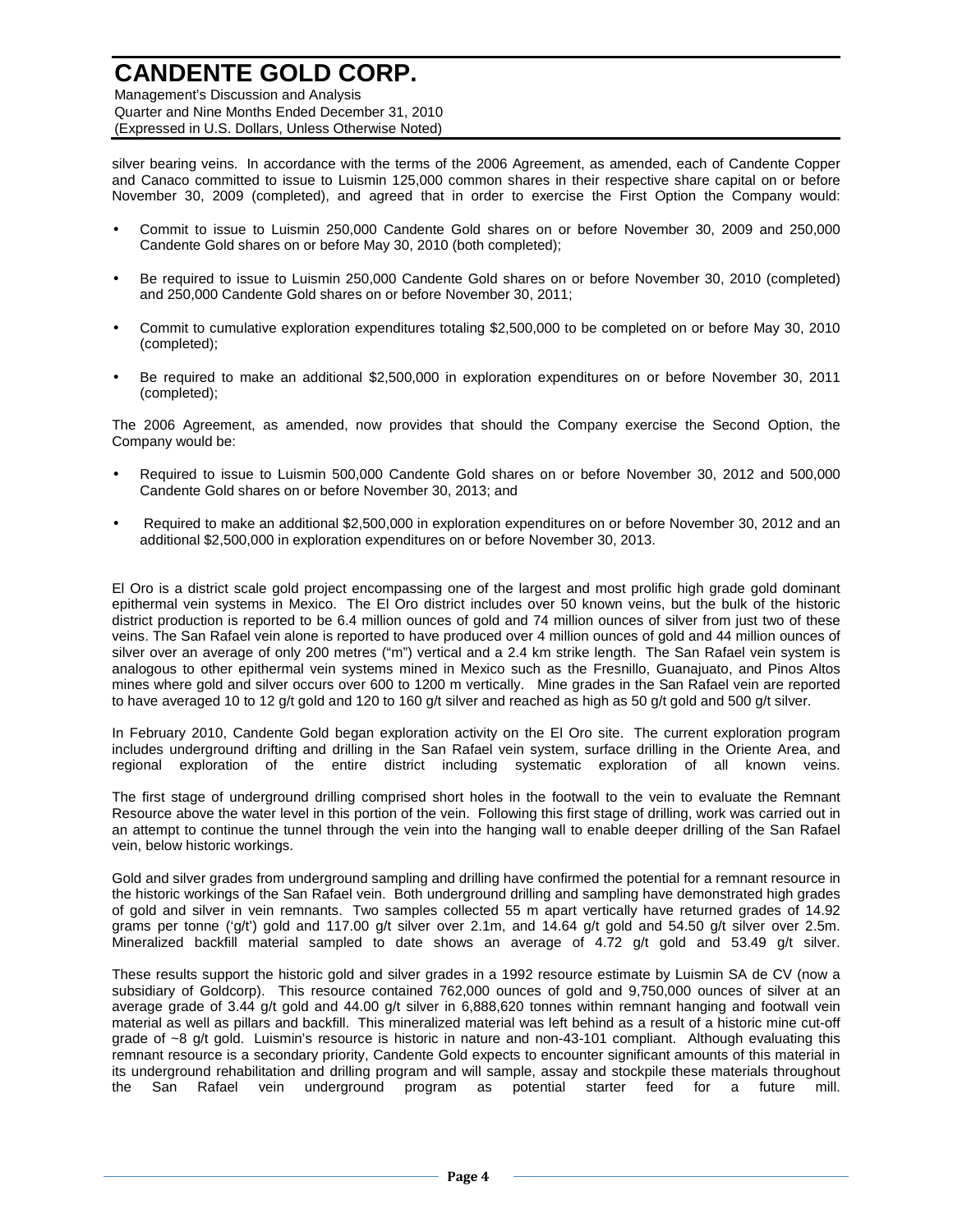Management's Discussion and Analysis Quarter and Nine Months Ended December 31, 2010 (Expressed in U.S. Dollars, Unless Otherwise Noted)

Drilling from surface in the San Rafael area has recently intersected a new zone of gold mineralization with bulk tonnage potential located 200 metres laterally from the historically mined San Rafael vein. The new gold zone occurs in a pervasively altered volcanic tuff unit (Somera Tuff) and contains 0.96 grams per tonne ("g/t") gold over 74.9 metres, within which an average of 1.17 g/t gold occurs over 54.7 metres. Higher grade zones within this interval included 16.73 g/t gold over 1.4 metres and 6.86 g/t gold over 4.6 metres (see Table 1 below).

#### **Table 1**

| <b>Drill Hole</b> | <b>From</b><br>(m) | To<br>(m) | Width<br>(m) | Gold<br>(g/t) | <b>Silver</b><br>(g/t) |
|-------------------|--------------------|-----------|--------------|---------------|------------------------|
| SR10-02A          | 373.1              | 448.0     | 74.9         | 0.96          | 5.06                   |
| including         | 373.1              | 427.8     | 54.7         | 1.17          | 5.02                   |
| and including     | 413.9              | 418.5     | 4.6          | 6.86          | 17.61                  |
| and including     | 413.9              | 415.3     | 1.4          | 16.73         | 32.50                  |

The Somera Tuff discovery is significant for two reasons, the first being immediate potential for large scale, bulk mineable mineralization in an entirely new area near to historic workings. The second is that the pervasive alteration is typical of the top of an epithermal event, and it sits next to mineralization typical of the heart of another. This reinforces our concept of stacked or repeated mineralizing events, and that an entire high-grade mineralization zone may lie below the deepest workings on the various veins in the El Oro district.

A conceptual model for the emplacement of gold and silver mineralization in the El Oro District is available from the Candente Gold website at www.candentegold.com/i/pdf/El\_Oro\_Emplacement\_Model\_Feb\_8\_11.pdf

The Somera Tuff occurs along a sub-horizontal unconformity above the sedimentary rocks that host the San Rafael and Veta Verde veins, where historic mines produced a minimum of 6.4 million ounces of gold and 74 million ounces of silver. Candente Gold believes that the system persists to depth as a series of "stacked" mineralization zones related to fluctuating boiling levels. These latest results support this thesis. The pervasive "Advanced Argillic Alteration" that affects the Somera Tuff consists of buddingtonite (an ammonia-rich feldspar) and silica. This is typical of the surface expression of low-sulphidation epithermal vein systems, and usually occurs 200-350m above the boiling level - where gold and silver are deposited. Normally, this alteration is not itself well mineralized.

The Somera gold zone was intersected during drilling to seek extensions of the San Rafael vein in areas where historic assay and level plans indicate that high grades (up to 50 g/t gold) persist below the old workings. Drill hole SR10-02A deviated and was lost in old mine workings at 610m down-hole. A second attempt on the same target was lost at 570m. Over 88m of the Somera Tuff was intersected in the hole which was drilled from the top of the mountain, and the intercept lies at roughly the same elevation as the portals of the principal underground access.

In the Somera Tuff, cross-cutting relationships indicate that the unit was pervasively altered first, and then the goldsilver mineralization was emplaced after the boiling level rose several hundred metres during the San Rafael Vein stage. This juxtaposition of two disparate styles indicates at least two separate pulses of mineralization related to different boiling levels. If true, the higher grade gold-silver zone related to the Somera Tuff alteration should lie below the lowest levels of the historic mines. This interpretation reinforces Candente Gold's textural and fluid inclusion data from the district and suggests similarity to other gold-silver mines in Mexico such as Fresnillo, Guanajuato, Pachuca, and Pinos Altos, where stacked gold and silver zones occur over 600 to 1200 metres vertically.

The Somera Tuff appears to have been intersected in historic drill holes but was not previously assayed because of focus on the veins proper. Sampling and assaying of the older holes is underway.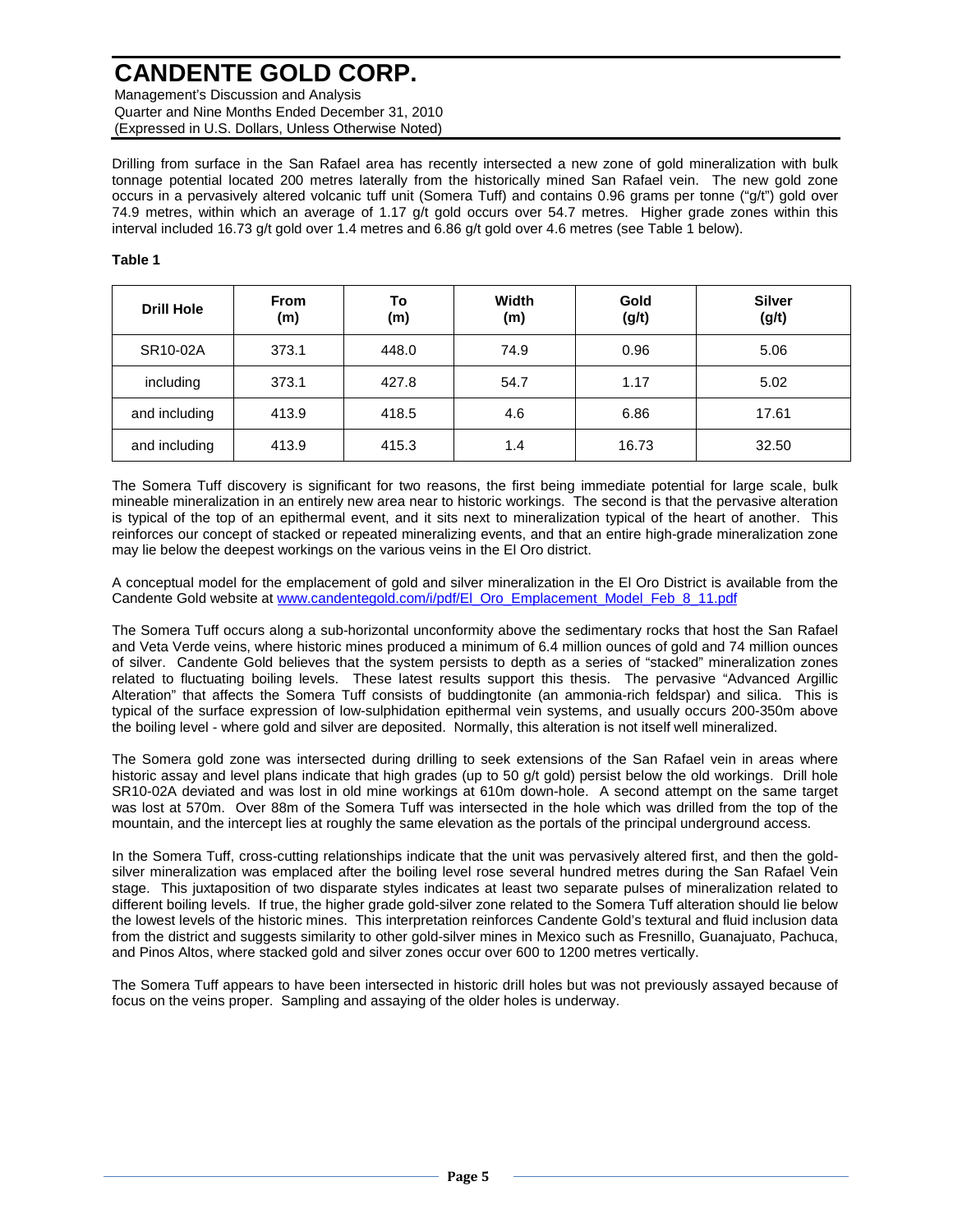Management's Discussion and Analysis Quarter and Nine Months Ended December 31, 2010 (Expressed in U.S. Dollars, Unless Otherwise Noted)

#### Underground Drilling in the San Rafael and other veins

The San Juan tunnel rehabilitation, which has been carried out to provide access for drilling the depth extensions of the San Rafael vein from underground, has been stopped due to technical difficulties. It was determined that the San Rafael vein was over 45m wide in this area which is much wider than indicated on historic maps. This amount of backfill was deemed too difficult to properly support. Other underground routes are being evaluated to gain access for drilling the San Rafael vein below the old workings from the hanging wall side of the vein.

In the mean time both surface drill rigs have been deployed to test both the new gold discovery and the underlying San Rafael vein targets.

### Calera Vein

The Calera vein lies in the footwall of the San Rafael vein and was accessed via an old stope from the San Juan tunnel. Underground sampling by Candente Gold obtained gold and silver grades of 11.35 g/t gold and 66.00 g/t silver over 1.00 m. A fan array of five holes (762 m) was drilled from underground (in the San Juan Adit) targeting the down-dip and strike extension of the Calera Vein below old workings. Gold and silver mineralization was found in three of the five holes as indicated in Table 2 below.

| <b>Drill Hole</b> | <b>From</b><br>(m) | Т٥<br>(m) | Width<br>(m) | Gold<br>(g/t) | <b>Silver</b><br>(g/t) |
|-------------------|--------------------|-----------|--------------|---------------|------------------------|
| SJUG10-13         | 62.15              | 62.85     | 0.70         | 18.76         | 104.30                 |
| SJUG10-14         | 76.95              | 77.47     | 0.52         | 2.27          | 13.00                  |
| SJUG10-16         | 80.33              | 80.93     | 0.60         | 3.33          | 24.00                  |

#### **Table 2 – Selected Underground Drilling Assays**

#### Oriente Zone Drilling

Several geological, geochemical, and geophysical targets with the potential to represent buried and previously unknown vein systems similar to San Rafael were identified in the Oriente Zone, which lies 1,000 to 4,000m east of the historic mining centres. These targets included linear features delineated by NSAMT geophysics coinciding with geochemical anomalies in soils and rocks and zones of alteration.

Drilling failed to intersect any mineralization of economic interest in this area. In total 3,336.80 metres were drilled in 6 holes (ZO10-01 to 06). No additional drilling is planned in this area.

#### Regional Exploration

Mapping/re-sampling and a total re-evaluation of the Cortaduras area in the western portion of the license area within the Tlalpujahua Mining District are currently underway. The area contains quartz stockwork and larger veins. This area has previously been assessed for its low-grade bulk tonnage potential and a review of the historic database indicates that Luismin's bore holes intersected grades of m 0.23  $q/t$  Au + 200.00 g/t Ag over 13.45 m in hole #1.

Mark Pryor, Pr.Sci.Nat., Vice President Exploration, Sean Waller, P.Eng., Vice President and Joanne C. Freeze, P.Geo., President and CEO, are the qualified persons responsible for the review of El Oro technical information.

### **PERUVIAN GOLD-SILVER PROPERTIES**

The main Peruvian gold-silver properties transferred from Candente Copper are listed below. The following disclosure has been prepared by or under the supervision of Sean I. Waller, P.Eng., Vice President of the Company and Joanne C. Freeze, President, P. Geo., CEO and director of the Company, both of whom are qualified persons for the purposes of NI-43-101. All of these properties are 100% owned by the Company and are without reserves.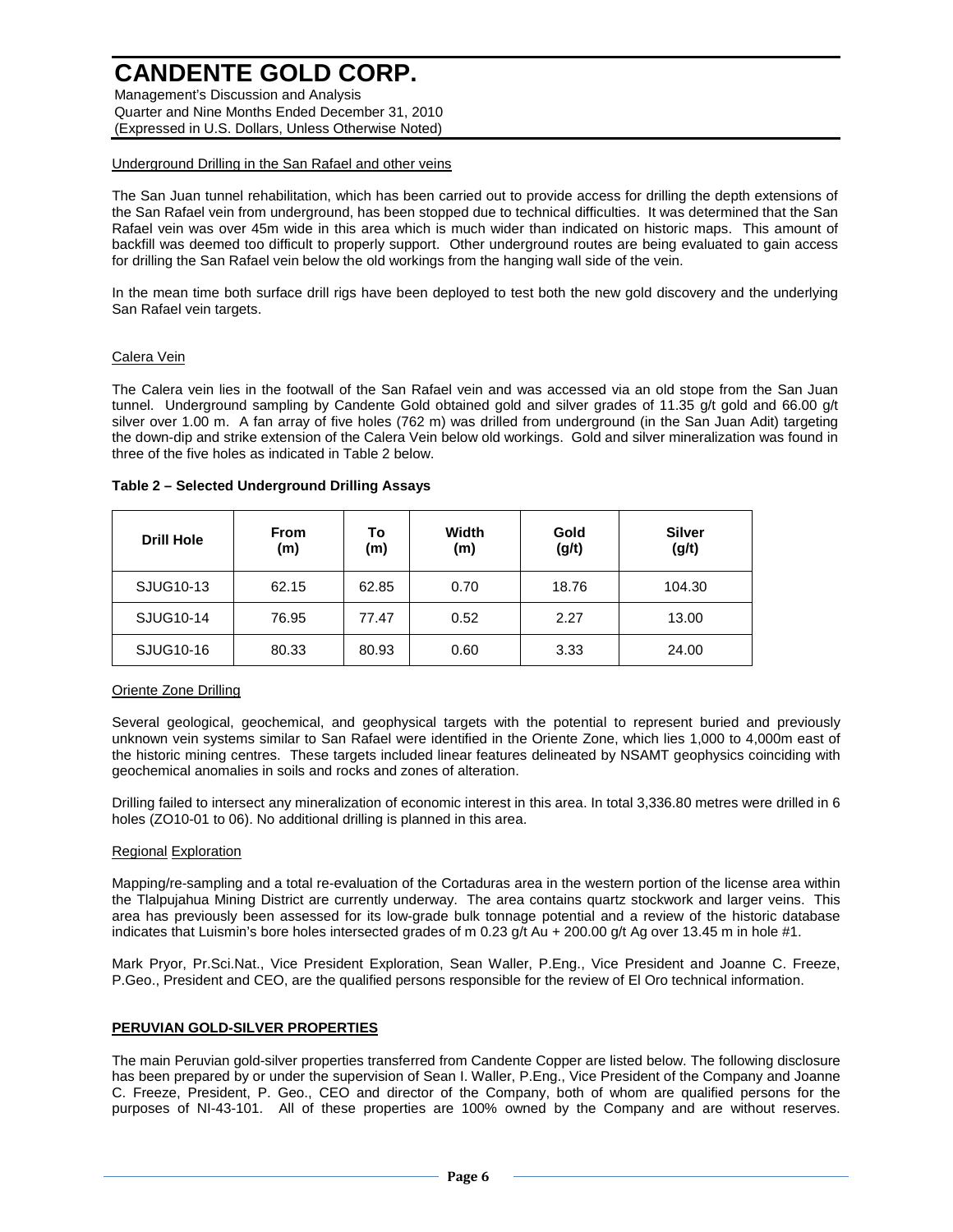Management's Discussion and Analysis Quarter and Nine Months Ended December 31, 2010 (Expressed in U.S. Dollars, Unless Otherwise Noted)

Candente Gold's current operations on these properties consist of an exploratory search for mineable deposits of minerals, and previous work completed by Candente Copper on these properties was exploratory in nature.

#### **Tres Marias**

Both the Tres Marias and the Fredito properties occur within the Puno epithermal gold-silver belt that hosts the Aruntani deposit owned by Aruntani SAC, Arasi (La Rescatada) high sulphidation gold deposits; the Corani and Santa Ana silver deposits both owned by Bear Creek Mines, and two new discoveries by Buenaventura/Goldfields, Chucapara and Canahuire, which host both high and low sulphidation mineralization.

The Tres Marias project hosts a low sulphidation vein (Pataqueña) with high grade silver mineralization which was previously exploited however no records have been found. Exploitation does not appear to be extensive and there is potential for extending the mineralized vein to depth and along strike. Anomalous gold in soils indicates the potential for the discovery of a new gold-silver vein or bulk tonnage deposits which could be high sulphidation in nature.

The Pataqueña vein system is ready for drill testing but prior to drilling it is recommended that the area of the vein system be covered by a Natural Source Audio Magnetic Telluric survey (NSAMT) which could assist in better definition of the known veins/structures and also possibly locate other hidden structures with veins. Detailed mapping and rock and soil geochemical sampling is recommended on the Soracha and San Francisco zones to define drill targets.

#### **Fredito**

Fredito covers a large geophysical target partially overlying a gold-silver-bearing zone of high sulphidation alteration, proximal to a gold-silver-lead-zinc-bearing low sulphidation vein system exploited sporadically since colonial times.

#### **Lunahuana**

Lunahuana is a 5,387 hectare property located in central Peru. The Lunahuana property hosts both gold and copper mineralization in veins, disseminations and mantos. This mineralization is believed to be analogous to IOCG deposits. The property was acquired from Britannia Mines and was formerly known as the Columbia property.

#### **Oro Queropalca**

The Oro Queropalca property hosts abundant vein and disseminated gold-silver mineralization in surface showings that gave highly anomalous gold and silver assays. The property has potential to host epithermal gold-silver deposits and mantos style silver-lead-zinc deposits.

#### **Alto Dorado/Toril**

Alto Dorado is a 9,400 hectare exploration stage gold project located in the Department of La Libertad in northern Peru. The Company's interest in the Alto Dorado property is based on earlier exploration work by Candente Copper. Both porphyry and high sulphidation styles of mineralization are evident on the property.

#### **The Brujas-Picota Project**

The Brujas-Picota property covers extensive areas of argillic, phyllic, advanced argillic (dickite, alunite, pyrophyllite), silicification (locally vuggy to grey silica) alteration with gold-silver-bearing veins, breccias and structures. The project has potential to host high sulphidation type gold-silver deposits within large areas of vuggy silica and advanced argillic alteration with gold-silver-bearing veins, breccias and structures. The exploration targets include six zones with gold-silver bearing veins, breccias and structures and areas between the six zones which have had little exploration. The property has only had very preliminary exploration.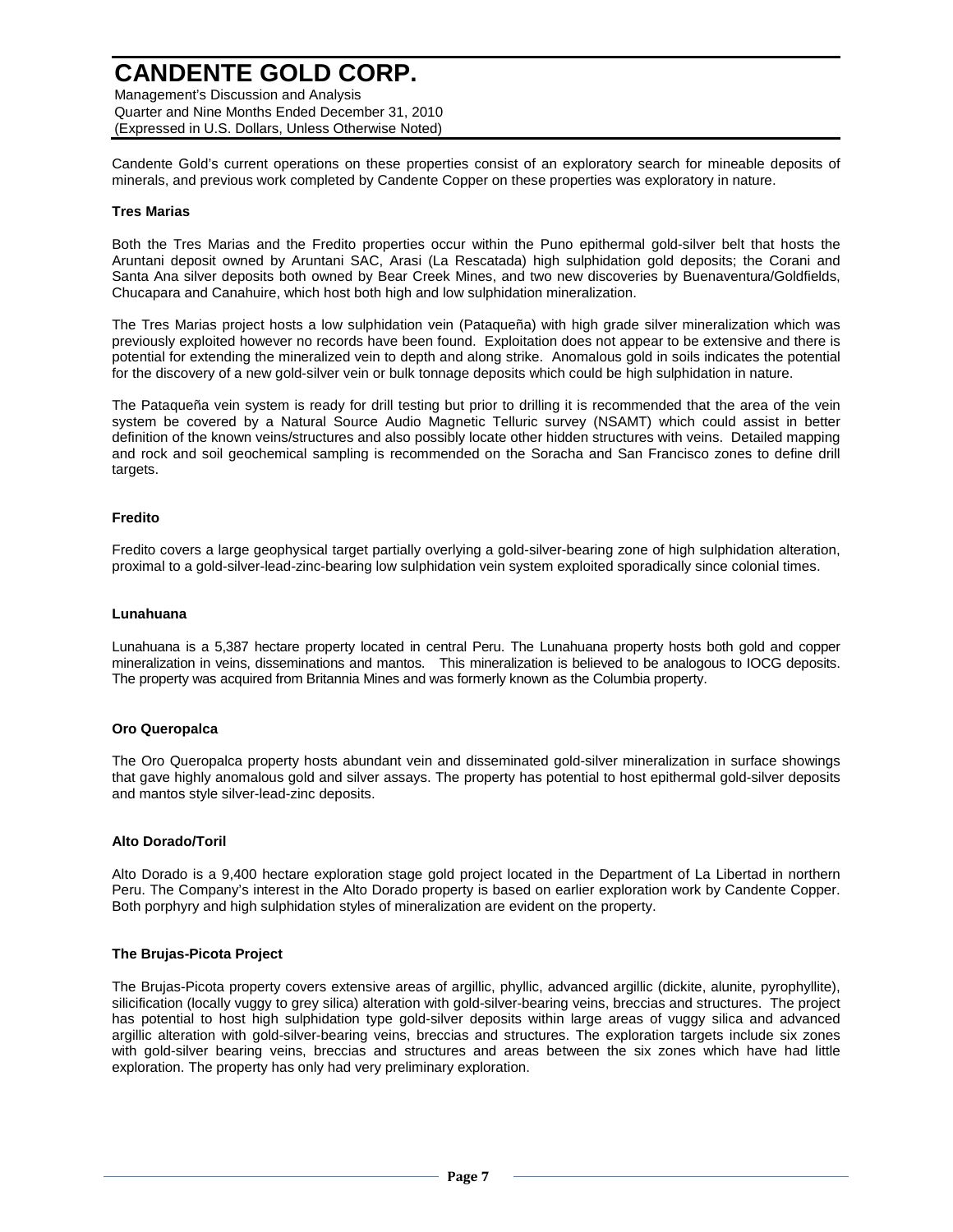Management's Discussion and Analysis Quarter and Nine Months Ended December 31, 2010 (Expressed in U.S. Dollars, Unless Otherwise Noted)

The property lies just northeast of Buenaventura's La Zanja high sulphidation gold deposit and 12 km west of the Tantahuatay porphyry gold deposit owned by Grupo Mexico and Buenaventura.

#### **Las Brujas Claims**

This property hosts high sulphidation style granular and vuggy silica which is mineralized with gold and has anomalous levels of other elements typical of high sulphidation deposits. Rock chip samples returned anomalous values of gold (up to 1.57gpt over 10 meters), antimony (up to 570ppm), arsenic (up to 3,680ppm), barium (up to 1,860ppm), silver (up to 22.4gpt), mercury (>100,000ppb), as well as elevated copper (up to 681ppm), lead (up to 836ppm) and zinc (up to 1,135ppm).

#### **Las Sorpresas**

Las Sorpresas is an exploration stage epithermal high sulphidation gold-silver project located southeast of the Yanacocha district in northern Peru. Candente Copper's interest in the Las Sorpresas property stemmed from earlier exploration work, as described below, that was done in the area.

#### **El Tigre**

The El Tigre property covers an area with potential to host epithermal low sulphidation quartz vein and/or bulk tonnage gold deposits marginal to large diatreme breccias with abundant fragments containing gold-bearing quartz veins and quartz stockwork.

#### **RESULTS OF OPERATIONS**

#### **Quarter ended December 31, 2010**

During Q3-2011 the Company posted a loss of \$1,810,361 compared to a loss of \$170,070 in the quarter ended December 31, 2009 ("Q3-2010"). The Company is in the exploration stage, with no significant sources of revenue. Expenses are significantly higher than in the comparative quarter as the Company commenced in Q1-2011 an active exploration program that was pending completion of a financing.

The Company's General and Administrative expenses in Q3-2011 were \$578,730 (Q3-2010: \$111,662). The most significant expenses in the period were stock-based compensation of \$468,584 for options vested in the quarter ((\$nil in Q3-2010), followed by management fees, salaries and benefits of \$64,509 (Q3-2010: \$52,028) and office, rent and miscellaneous expenses of \$45,497 (Q3-2010: \$18,712). Candente Gold and Candente Copper share certain General and Administrative expenses. Stock-based compensation expense is recorded at option vesting dates and was therefore nil in Q3-2010 as no Candente Gold options vested during that quarter. The Company also recorded a foreign exchange gain of \$66,627 (Q3-2010: loss \$12).

The Company also incurred Exploration expenses of \$1,231,631 in Q3-2011 (Q3-2010: \$58,408). The most significant expenses were drilling costs of \$578,608 (\$Q3-2010: \$nil), exploration administration of \$253,921 (\$nil in Q3-2010) and geological and geophysical expenses of \$107,622 (Q3-2010: \$48,658). Most of the Exploration expenses in fiscal 2010 were incurred in respect of the El Oro project.

As anticipated, exploration expenses have increased substantially in the current fiscal year, as the Company carries out a drilling program for El Oro. It is anticipated that most of the exploration expenses to be incurred in the remaining quarter of fiscal 2011 will be incurred with respect to El Oro.

#### **Nine months ended December 31, 2010**

During the nine months ended December 31, 2010 ("YTD-2011") the Company posted a loss of \$4,944,657, compared to a loss of \$871,053 in the nine months ended December 31, 2009 ("YTD-2010").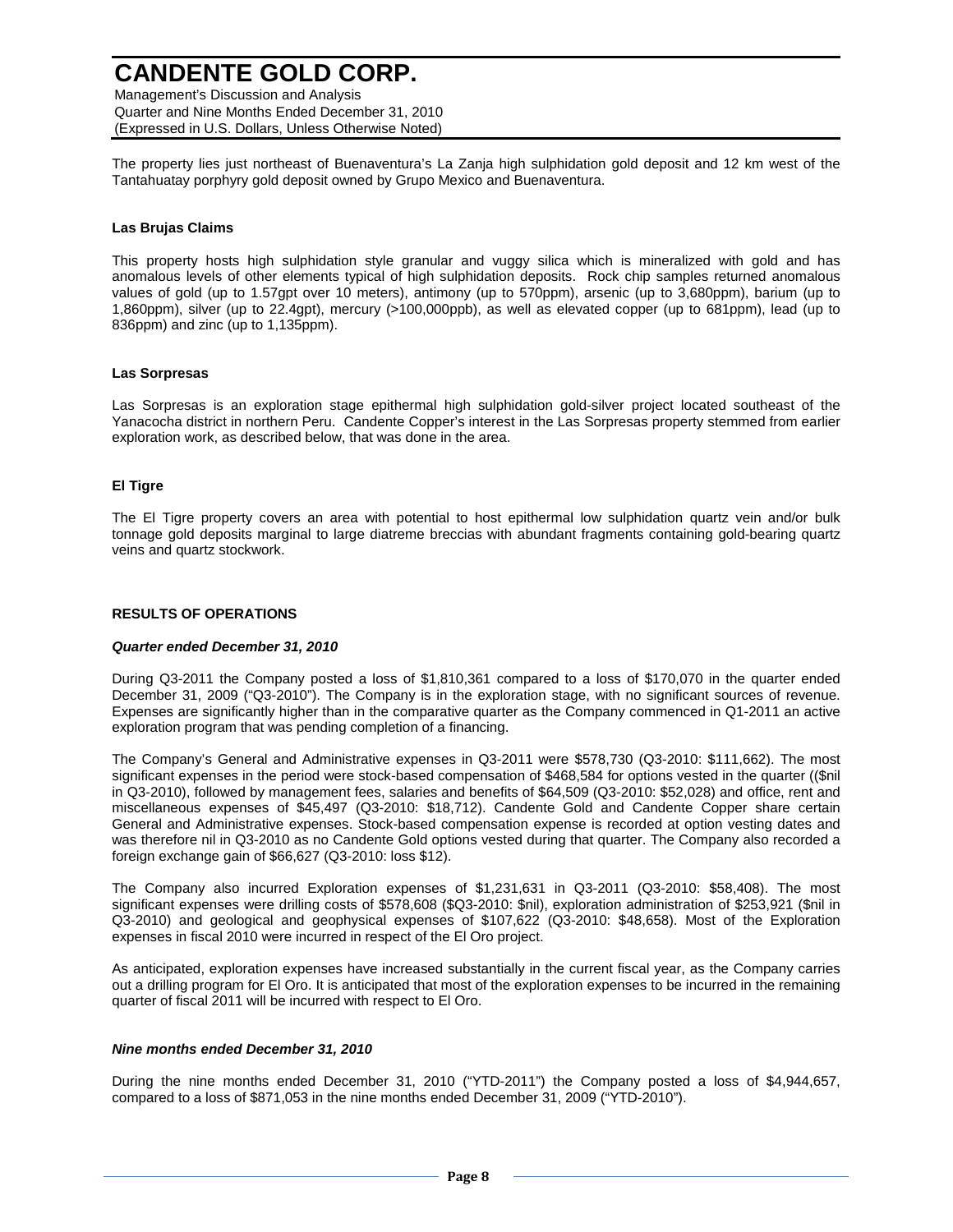Management's Discussion and Analysis Quarter and Nine Months Ended December 31, 2010 (Expressed in U.S. Dollars, Unless Otherwise Noted)

The single major source of variance between the two comparative periods is stock-based compensation expense in the current fiscal year of \$1,380,052 (\$nil in YTD-2010 as no options had been granted as of December 31, 2009). This is a non-cash expense.

General and administrative expenses have increased compared to YTD-2010 in connection with the Company's significantly enhanced development and corporate activities in the current year, including the hiring of additional staff and corporate development, shareholder communications and regulatory and filing fees, which the Company did not have to incur prior to listing in the TSX and BVL in the current calendar year.

Exploration costs have also increased substantially in the current fiscal year because the Company began its current program at El Oro, as more particularly described in the technical property descriptions of this MD&A. The most relevant exploration costs YTD include drilling of \$1,260,230 (YTD-2010: \$nil), exploration administration of \$564,756 (YTD-2010: \$nil) and geological and geophysical expenses of \$406,081 (YTD-2010: \$166,854).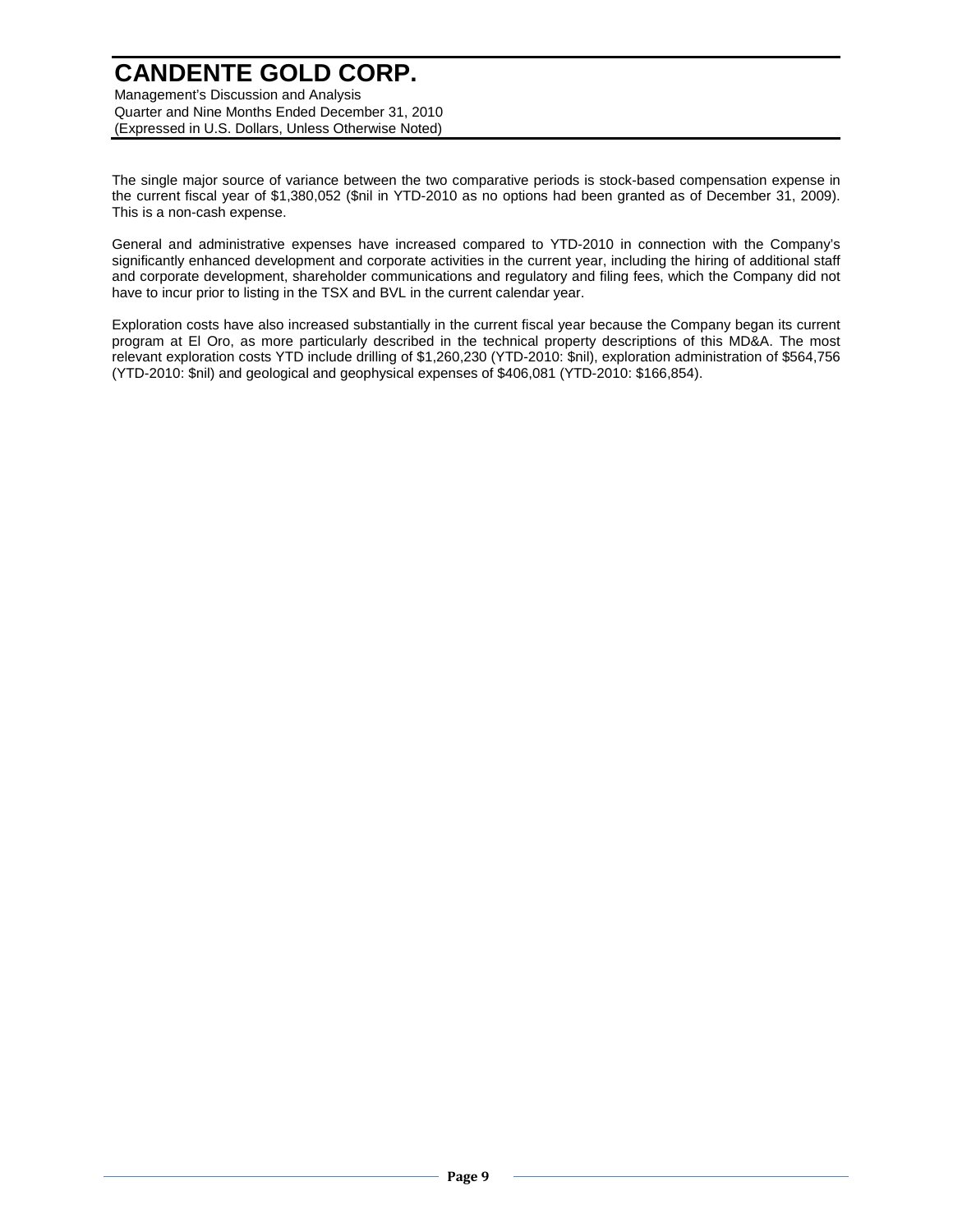Management's Discussion and Analysis Quarter and Nine Months Ended December 31, 2010 (Expressed in U.S. Dollars, Unless Otherwise Noted)

A summary of exploration costs incurred by the Company from inception to date is presented below:

| <b>EL ORO</b><br>Depreciation<br>4,655<br>1.800<br>2,311<br>4,226<br>12,992<br>7,601<br>42,233<br>83,102<br>Assays<br>33,268<br>Exploration administration<br>21,340<br>136,691<br>145,124<br>235,859<br>539,014<br>Camp, field supplies & travel<br>41,055<br>56,200<br>240,553<br>209,858<br>547,666<br>Drilling<br>9,582<br>444,158<br>578,608<br>237,464<br>1,269,812<br>Equipment maintenance & rental<br>6,938<br>960<br>10,139<br>14,162<br>32,199<br>Geological & geophysical<br>277,387<br>102,930<br>159,346<br>127,892<br>667,555<br>360,957<br>600,062<br>1,012,410<br>1,178,911<br>3,152,340<br>LUNAHUANA<br>Exploration administration<br>8,530<br>1,073<br>2,800<br>3,032<br>15,435<br>Camp, field supplies & travel<br>432<br>96<br>528<br>Equipment maintenance & rental<br>499<br>548<br>49<br>Field support & personnel<br>2,935<br>3,828<br>3,796<br>14,039<br>3,480<br>Geological & geophysical<br>4,392<br>842<br>2,521<br>3.058<br>10,813<br>13,238<br>7,074<br>11,165<br>9,886<br>41,363<br><b>ORO QUEROPALCA</b><br>Exploration administration<br>214<br>2,618<br>545<br>3,377<br>Field support & personnel<br>1,175<br>1,767<br>303<br>3,245<br>Geological & geophysical<br>84<br>537<br>621<br>517<br>3,877<br>2,849<br>7,243<br><b>ALTO DORADO/TORIL</b><br>Exploration administration<br>3,891<br>2,121<br>560<br>2,342<br>8,919<br>Camp, field supplies & travel<br>353<br>174<br>92<br>619<br>Equipment maintenance & rental<br>829<br>865<br>240<br>1,934<br>Field support & personnel<br>746<br>5,662<br>802<br>2,600<br>9,810<br>253<br>Geological & geophysical<br>537<br>790<br>1,367<br>5,893<br>9,538<br>5,274<br>22,072<br><b>FREDITO</b><br>Assays<br>38<br>38<br>Exploration administration<br>3,687<br>988<br>3,848<br>231<br>8,754<br>Camp, field supplies & travel<br>216<br>305<br>131<br>652<br>Equipment maintenance & rental<br>360<br>104<br>464<br>Field support & personnel<br>2,628<br>5,154<br>16<br>9,454<br>1,656<br>Geological & geophysical<br>789<br>537<br>1,326<br>6,132<br>4,729<br>9,307<br>520<br>20,688<br><b>LAS BRUJAS</b><br><b>Exploration administration</b><br>2,618<br>565<br>66<br>1,030<br>4,279<br>Camp, field supplies & travel<br>428<br>428<br>Field support & personnel<br>94<br>753<br>1,831<br>2,678<br>109<br>Geological & geophysical<br>1,175<br>537<br>1,821<br>3,793<br>160<br>2.320<br>2,933<br>9,206<br><b>PAMEL</b><br>(782)<br>Exploration administration<br>331<br>461<br>490<br>500<br>Camp, field supplies & travel<br>84<br>44<br>40<br>Equipment maintenance & rental<br>52<br>214<br>266<br>Field support & personnel<br>52<br>359<br>1,495<br>(1, 109)<br>797<br>479<br>1,956<br>(1, 891)<br>1,103<br>1,647<br><b>TRES MARIAS</b><br>2,779<br>2,779<br>Assays<br>2,980<br>1,083<br>6,389<br>Exploration administration<br>10,416<br>20,868<br>Camp, field supplies & travel<br>146<br>487<br>1,836<br>189<br>2,658<br>Equipment maintenance & rental<br>311<br>514<br>147<br>972<br>Field support & personnel<br>1,192<br>2,714<br>6,713<br>9,926<br>20,545<br>537<br>Geological & geophysical<br>1,548<br>1,415<br>1,634<br>5,134<br>5,866<br>5,132<br>16,867<br>25,091<br>52,956 | Incurred to<br>March 31,<br>2010<br>$($ \$) | Incurred in<br>QE June<br>30, 2010<br>(\$) | Incurred in<br><b>QE Sept. 30,</b><br>2010<br>$($ \$) | <b>Incurred</b><br>in QE Dec.<br>31, 2010<br>(\$) | <b>Cumulative</b><br>exploration<br>costs to date<br>(\$) |
|------------------------------------------------------------------------------------------------------------------------------------------------------------------------------------------------------------------------------------------------------------------------------------------------------------------------------------------------------------------------------------------------------------------------------------------------------------------------------------------------------------------------------------------------------------------------------------------------------------------------------------------------------------------------------------------------------------------------------------------------------------------------------------------------------------------------------------------------------------------------------------------------------------------------------------------------------------------------------------------------------------------------------------------------------------------------------------------------------------------------------------------------------------------------------------------------------------------------------------------------------------------------------------------------------------------------------------------------------------------------------------------------------------------------------------------------------------------------------------------------------------------------------------------------------------------------------------------------------------------------------------------------------------------------------------------------------------------------------------------------------------------------------------------------------------------------------------------------------------------------------------------------------------------------------------------------------------------------------------------------------------------------------------------------------------------------------------------------------------------------------------------------------------------------------------------------------------------------------------------------------------------------------------------------------------------------------------------------------------------------------------------------------------------------------------------------------------------------------------------------------------------------------------------------------------------------------------------------------------------------------------------------------------------------------------------------------------------------------------------------------------------------------------------------------------------------------------------------------------------------------------------------------------------------------------------------------------------------------------------------------------------------------------------------------------------------------------------------------------------------------------------------------------------------------------|---------------------------------------------|--------------------------------------------|-------------------------------------------------------|---------------------------------------------------|-----------------------------------------------------------|
|                                                                                                                                                                                                                                                                                                                                                                                                                                                                                                                                                                                                                                                                                                                                                                                                                                                                                                                                                                                                                                                                                                                                                                                                                                                                                                                                                                                                                                                                                                                                                                                                                                                                                                                                                                                                                                                                                                                                                                                                                                                                                                                                                                                                                                                                                                                                                                                                                                                                                                                                                                                                                                                                                                                                                                                                                                                                                                                                                                                                                                                                                                                                                                                    |                                             |                                            |                                                       |                                                   |                                                           |
|                                                                                                                                                                                                                                                                                                                                                                                                                                                                                                                                                                                                                                                                                                                                                                                                                                                                                                                                                                                                                                                                                                                                                                                                                                                                                                                                                                                                                                                                                                                                                                                                                                                                                                                                                                                                                                                                                                                                                                                                                                                                                                                                                                                                                                                                                                                                                                                                                                                                                                                                                                                                                                                                                                                                                                                                                                                                                                                                                                                                                                                                                                                                                                                    |                                             |                                            |                                                       |                                                   |                                                           |
|                                                                                                                                                                                                                                                                                                                                                                                                                                                                                                                                                                                                                                                                                                                                                                                                                                                                                                                                                                                                                                                                                                                                                                                                                                                                                                                                                                                                                                                                                                                                                                                                                                                                                                                                                                                                                                                                                                                                                                                                                                                                                                                                                                                                                                                                                                                                                                                                                                                                                                                                                                                                                                                                                                                                                                                                                                                                                                                                                                                                                                                                                                                                                                                    |                                             |                                            |                                                       |                                                   |                                                           |
|                                                                                                                                                                                                                                                                                                                                                                                                                                                                                                                                                                                                                                                                                                                                                                                                                                                                                                                                                                                                                                                                                                                                                                                                                                                                                                                                                                                                                                                                                                                                                                                                                                                                                                                                                                                                                                                                                                                                                                                                                                                                                                                                                                                                                                                                                                                                                                                                                                                                                                                                                                                                                                                                                                                                                                                                                                                                                                                                                                                                                                                                                                                                                                                    |                                             |                                            |                                                       |                                                   |                                                           |
|                                                                                                                                                                                                                                                                                                                                                                                                                                                                                                                                                                                                                                                                                                                                                                                                                                                                                                                                                                                                                                                                                                                                                                                                                                                                                                                                                                                                                                                                                                                                                                                                                                                                                                                                                                                                                                                                                                                                                                                                                                                                                                                                                                                                                                                                                                                                                                                                                                                                                                                                                                                                                                                                                                                                                                                                                                                                                                                                                                                                                                                                                                                                                                                    |                                             |                                            |                                                       |                                                   |                                                           |
|                                                                                                                                                                                                                                                                                                                                                                                                                                                                                                                                                                                                                                                                                                                                                                                                                                                                                                                                                                                                                                                                                                                                                                                                                                                                                                                                                                                                                                                                                                                                                                                                                                                                                                                                                                                                                                                                                                                                                                                                                                                                                                                                                                                                                                                                                                                                                                                                                                                                                                                                                                                                                                                                                                                                                                                                                                                                                                                                                                                                                                                                                                                                                                                    |                                             |                                            |                                                       |                                                   |                                                           |
|                                                                                                                                                                                                                                                                                                                                                                                                                                                                                                                                                                                                                                                                                                                                                                                                                                                                                                                                                                                                                                                                                                                                                                                                                                                                                                                                                                                                                                                                                                                                                                                                                                                                                                                                                                                                                                                                                                                                                                                                                                                                                                                                                                                                                                                                                                                                                                                                                                                                                                                                                                                                                                                                                                                                                                                                                                                                                                                                                                                                                                                                                                                                                                                    |                                             |                                            |                                                       |                                                   |                                                           |
|                                                                                                                                                                                                                                                                                                                                                                                                                                                                                                                                                                                                                                                                                                                                                                                                                                                                                                                                                                                                                                                                                                                                                                                                                                                                                                                                                                                                                                                                                                                                                                                                                                                                                                                                                                                                                                                                                                                                                                                                                                                                                                                                                                                                                                                                                                                                                                                                                                                                                                                                                                                                                                                                                                                                                                                                                                                                                                                                                                                                                                                                                                                                                                                    |                                             |                                            |                                                       |                                                   |                                                           |
|                                                                                                                                                                                                                                                                                                                                                                                                                                                                                                                                                                                                                                                                                                                                                                                                                                                                                                                                                                                                                                                                                                                                                                                                                                                                                                                                                                                                                                                                                                                                                                                                                                                                                                                                                                                                                                                                                                                                                                                                                                                                                                                                                                                                                                                                                                                                                                                                                                                                                                                                                                                                                                                                                                                                                                                                                                                                                                                                                                                                                                                                                                                                                                                    |                                             |                                            |                                                       |                                                   |                                                           |
|                                                                                                                                                                                                                                                                                                                                                                                                                                                                                                                                                                                                                                                                                                                                                                                                                                                                                                                                                                                                                                                                                                                                                                                                                                                                                                                                                                                                                                                                                                                                                                                                                                                                                                                                                                                                                                                                                                                                                                                                                                                                                                                                                                                                                                                                                                                                                                                                                                                                                                                                                                                                                                                                                                                                                                                                                                                                                                                                                                                                                                                                                                                                                                                    |                                             |                                            |                                                       |                                                   |                                                           |
|                                                                                                                                                                                                                                                                                                                                                                                                                                                                                                                                                                                                                                                                                                                                                                                                                                                                                                                                                                                                                                                                                                                                                                                                                                                                                                                                                                                                                                                                                                                                                                                                                                                                                                                                                                                                                                                                                                                                                                                                                                                                                                                                                                                                                                                                                                                                                                                                                                                                                                                                                                                                                                                                                                                                                                                                                                                                                                                                                                                                                                                                                                                                                                                    |                                             |                                            |                                                       |                                                   |                                                           |
|                                                                                                                                                                                                                                                                                                                                                                                                                                                                                                                                                                                                                                                                                                                                                                                                                                                                                                                                                                                                                                                                                                                                                                                                                                                                                                                                                                                                                                                                                                                                                                                                                                                                                                                                                                                                                                                                                                                                                                                                                                                                                                                                                                                                                                                                                                                                                                                                                                                                                                                                                                                                                                                                                                                                                                                                                                                                                                                                                                                                                                                                                                                                                                                    |                                             |                                            |                                                       |                                                   |                                                           |
|                                                                                                                                                                                                                                                                                                                                                                                                                                                                                                                                                                                                                                                                                                                                                                                                                                                                                                                                                                                                                                                                                                                                                                                                                                                                                                                                                                                                                                                                                                                                                                                                                                                                                                                                                                                                                                                                                                                                                                                                                                                                                                                                                                                                                                                                                                                                                                                                                                                                                                                                                                                                                                                                                                                                                                                                                                                                                                                                                                                                                                                                                                                                                                                    |                                             |                                            |                                                       |                                                   |                                                           |
|                                                                                                                                                                                                                                                                                                                                                                                                                                                                                                                                                                                                                                                                                                                                                                                                                                                                                                                                                                                                                                                                                                                                                                                                                                                                                                                                                                                                                                                                                                                                                                                                                                                                                                                                                                                                                                                                                                                                                                                                                                                                                                                                                                                                                                                                                                                                                                                                                                                                                                                                                                                                                                                                                                                                                                                                                                                                                                                                                                                                                                                                                                                                                                                    |                                             |                                            |                                                       |                                                   |                                                           |
|                                                                                                                                                                                                                                                                                                                                                                                                                                                                                                                                                                                                                                                                                                                                                                                                                                                                                                                                                                                                                                                                                                                                                                                                                                                                                                                                                                                                                                                                                                                                                                                                                                                                                                                                                                                                                                                                                                                                                                                                                                                                                                                                                                                                                                                                                                                                                                                                                                                                                                                                                                                                                                                                                                                                                                                                                                                                                                                                                                                                                                                                                                                                                                                    |                                             |                                            |                                                       |                                                   |                                                           |
|                                                                                                                                                                                                                                                                                                                                                                                                                                                                                                                                                                                                                                                                                                                                                                                                                                                                                                                                                                                                                                                                                                                                                                                                                                                                                                                                                                                                                                                                                                                                                                                                                                                                                                                                                                                                                                                                                                                                                                                                                                                                                                                                                                                                                                                                                                                                                                                                                                                                                                                                                                                                                                                                                                                                                                                                                                                                                                                                                                                                                                                                                                                                                                                    |                                             |                                            |                                                       |                                                   |                                                           |
|                                                                                                                                                                                                                                                                                                                                                                                                                                                                                                                                                                                                                                                                                                                                                                                                                                                                                                                                                                                                                                                                                                                                                                                                                                                                                                                                                                                                                                                                                                                                                                                                                                                                                                                                                                                                                                                                                                                                                                                                                                                                                                                                                                                                                                                                                                                                                                                                                                                                                                                                                                                                                                                                                                                                                                                                                                                                                                                                                                                                                                                                                                                                                                                    |                                             |                                            |                                                       |                                                   |                                                           |
|                                                                                                                                                                                                                                                                                                                                                                                                                                                                                                                                                                                                                                                                                                                                                                                                                                                                                                                                                                                                                                                                                                                                                                                                                                                                                                                                                                                                                                                                                                                                                                                                                                                                                                                                                                                                                                                                                                                                                                                                                                                                                                                                                                                                                                                                                                                                                                                                                                                                                                                                                                                                                                                                                                                                                                                                                                                                                                                                                                                                                                                                                                                                                                                    |                                             |                                            |                                                       |                                                   |                                                           |
|                                                                                                                                                                                                                                                                                                                                                                                                                                                                                                                                                                                                                                                                                                                                                                                                                                                                                                                                                                                                                                                                                                                                                                                                                                                                                                                                                                                                                                                                                                                                                                                                                                                                                                                                                                                                                                                                                                                                                                                                                                                                                                                                                                                                                                                                                                                                                                                                                                                                                                                                                                                                                                                                                                                                                                                                                                                                                                                                                                                                                                                                                                                                                                                    |                                             |                                            |                                                       |                                                   |                                                           |
|                                                                                                                                                                                                                                                                                                                                                                                                                                                                                                                                                                                                                                                                                                                                                                                                                                                                                                                                                                                                                                                                                                                                                                                                                                                                                                                                                                                                                                                                                                                                                                                                                                                                                                                                                                                                                                                                                                                                                                                                                                                                                                                                                                                                                                                                                                                                                                                                                                                                                                                                                                                                                                                                                                                                                                                                                                                                                                                                                                                                                                                                                                                                                                                    |                                             |                                            |                                                       |                                                   |                                                           |
|                                                                                                                                                                                                                                                                                                                                                                                                                                                                                                                                                                                                                                                                                                                                                                                                                                                                                                                                                                                                                                                                                                                                                                                                                                                                                                                                                                                                                                                                                                                                                                                                                                                                                                                                                                                                                                                                                                                                                                                                                                                                                                                                                                                                                                                                                                                                                                                                                                                                                                                                                                                                                                                                                                                                                                                                                                                                                                                                                                                                                                                                                                                                                                                    |                                             |                                            |                                                       |                                                   |                                                           |
|                                                                                                                                                                                                                                                                                                                                                                                                                                                                                                                                                                                                                                                                                                                                                                                                                                                                                                                                                                                                                                                                                                                                                                                                                                                                                                                                                                                                                                                                                                                                                                                                                                                                                                                                                                                                                                                                                                                                                                                                                                                                                                                                                                                                                                                                                                                                                                                                                                                                                                                                                                                                                                                                                                                                                                                                                                                                                                                                                                                                                                                                                                                                                                                    |                                             |                                            |                                                       |                                                   |                                                           |
|                                                                                                                                                                                                                                                                                                                                                                                                                                                                                                                                                                                                                                                                                                                                                                                                                                                                                                                                                                                                                                                                                                                                                                                                                                                                                                                                                                                                                                                                                                                                                                                                                                                                                                                                                                                                                                                                                                                                                                                                                                                                                                                                                                                                                                                                                                                                                                                                                                                                                                                                                                                                                                                                                                                                                                                                                                                                                                                                                                                                                                                                                                                                                                                    |                                             |                                            |                                                       |                                                   |                                                           |
|                                                                                                                                                                                                                                                                                                                                                                                                                                                                                                                                                                                                                                                                                                                                                                                                                                                                                                                                                                                                                                                                                                                                                                                                                                                                                                                                                                                                                                                                                                                                                                                                                                                                                                                                                                                                                                                                                                                                                                                                                                                                                                                                                                                                                                                                                                                                                                                                                                                                                                                                                                                                                                                                                                                                                                                                                                                                                                                                                                                                                                                                                                                                                                                    |                                             |                                            |                                                       |                                                   |                                                           |
|                                                                                                                                                                                                                                                                                                                                                                                                                                                                                                                                                                                                                                                                                                                                                                                                                                                                                                                                                                                                                                                                                                                                                                                                                                                                                                                                                                                                                                                                                                                                                                                                                                                                                                                                                                                                                                                                                                                                                                                                                                                                                                                                                                                                                                                                                                                                                                                                                                                                                                                                                                                                                                                                                                                                                                                                                                                                                                                                                                                                                                                                                                                                                                                    |                                             |                                            |                                                       |                                                   |                                                           |
|                                                                                                                                                                                                                                                                                                                                                                                                                                                                                                                                                                                                                                                                                                                                                                                                                                                                                                                                                                                                                                                                                                                                                                                                                                                                                                                                                                                                                                                                                                                                                                                                                                                                                                                                                                                                                                                                                                                                                                                                                                                                                                                                                                                                                                                                                                                                                                                                                                                                                                                                                                                                                                                                                                                                                                                                                                                                                                                                                                                                                                                                                                                                                                                    |                                             |                                            |                                                       |                                                   |                                                           |
|                                                                                                                                                                                                                                                                                                                                                                                                                                                                                                                                                                                                                                                                                                                                                                                                                                                                                                                                                                                                                                                                                                                                                                                                                                                                                                                                                                                                                                                                                                                                                                                                                                                                                                                                                                                                                                                                                                                                                                                                                                                                                                                                                                                                                                                                                                                                                                                                                                                                                                                                                                                                                                                                                                                                                                                                                                                                                                                                                                                                                                                                                                                                                                                    |                                             |                                            |                                                       |                                                   |                                                           |
|                                                                                                                                                                                                                                                                                                                                                                                                                                                                                                                                                                                                                                                                                                                                                                                                                                                                                                                                                                                                                                                                                                                                                                                                                                                                                                                                                                                                                                                                                                                                                                                                                                                                                                                                                                                                                                                                                                                                                                                                                                                                                                                                                                                                                                                                                                                                                                                                                                                                                                                                                                                                                                                                                                                                                                                                                                                                                                                                                                                                                                                                                                                                                                                    |                                             |                                            |                                                       |                                                   |                                                           |
|                                                                                                                                                                                                                                                                                                                                                                                                                                                                                                                                                                                                                                                                                                                                                                                                                                                                                                                                                                                                                                                                                                                                                                                                                                                                                                                                                                                                                                                                                                                                                                                                                                                                                                                                                                                                                                                                                                                                                                                                                                                                                                                                                                                                                                                                                                                                                                                                                                                                                                                                                                                                                                                                                                                                                                                                                                                                                                                                                                                                                                                                                                                                                                                    |                                             |                                            |                                                       |                                                   |                                                           |
|                                                                                                                                                                                                                                                                                                                                                                                                                                                                                                                                                                                                                                                                                                                                                                                                                                                                                                                                                                                                                                                                                                                                                                                                                                                                                                                                                                                                                                                                                                                                                                                                                                                                                                                                                                                                                                                                                                                                                                                                                                                                                                                                                                                                                                                                                                                                                                                                                                                                                                                                                                                                                                                                                                                                                                                                                                                                                                                                                                                                                                                                                                                                                                                    |                                             |                                            |                                                       |                                                   |                                                           |
|                                                                                                                                                                                                                                                                                                                                                                                                                                                                                                                                                                                                                                                                                                                                                                                                                                                                                                                                                                                                                                                                                                                                                                                                                                                                                                                                                                                                                                                                                                                                                                                                                                                                                                                                                                                                                                                                                                                                                                                                                                                                                                                                                                                                                                                                                                                                                                                                                                                                                                                                                                                                                                                                                                                                                                                                                                                                                                                                                                                                                                                                                                                                                                                    |                                             |                                            |                                                       |                                                   |                                                           |
|                                                                                                                                                                                                                                                                                                                                                                                                                                                                                                                                                                                                                                                                                                                                                                                                                                                                                                                                                                                                                                                                                                                                                                                                                                                                                                                                                                                                                                                                                                                                                                                                                                                                                                                                                                                                                                                                                                                                                                                                                                                                                                                                                                                                                                                                                                                                                                                                                                                                                                                                                                                                                                                                                                                                                                                                                                                                                                                                                                                                                                                                                                                                                                                    |                                             |                                            |                                                       |                                                   |                                                           |
|                                                                                                                                                                                                                                                                                                                                                                                                                                                                                                                                                                                                                                                                                                                                                                                                                                                                                                                                                                                                                                                                                                                                                                                                                                                                                                                                                                                                                                                                                                                                                                                                                                                                                                                                                                                                                                                                                                                                                                                                                                                                                                                                                                                                                                                                                                                                                                                                                                                                                                                                                                                                                                                                                                                                                                                                                                                                                                                                                                                                                                                                                                                                                                                    |                                             |                                            |                                                       |                                                   |                                                           |
|                                                                                                                                                                                                                                                                                                                                                                                                                                                                                                                                                                                                                                                                                                                                                                                                                                                                                                                                                                                                                                                                                                                                                                                                                                                                                                                                                                                                                                                                                                                                                                                                                                                                                                                                                                                                                                                                                                                                                                                                                                                                                                                                                                                                                                                                                                                                                                                                                                                                                                                                                                                                                                                                                                                                                                                                                                                                                                                                                                                                                                                                                                                                                                                    |                                             |                                            |                                                       |                                                   |                                                           |
|                                                                                                                                                                                                                                                                                                                                                                                                                                                                                                                                                                                                                                                                                                                                                                                                                                                                                                                                                                                                                                                                                                                                                                                                                                                                                                                                                                                                                                                                                                                                                                                                                                                                                                                                                                                                                                                                                                                                                                                                                                                                                                                                                                                                                                                                                                                                                                                                                                                                                                                                                                                                                                                                                                                                                                                                                                                                                                                                                                                                                                                                                                                                                                                    |                                             |                                            |                                                       |                                                   |                                                           |
|                                                                                                                                                                                                                                                                                                                                                                                                                                                                                                                                                                                                                                                                                                                                                                                                                                                                                                                                                                                                                                                                                                                                                                                                                                                                                                                                                                                                                                                                                                                                                                                                                                                                                                                                                                                                                                                                                                                                                                                                                                                                                                                                                                                                                                                                                                                                                                                                                                                                                                                                                                                                                                                                                                                                                                                                                                                                                                                                                                                                                                                                                                                                                                                    |                                             |                                            |                                                       |                                                   |                                                           |
|                                                                                                                                                                                                                                                                                                                                                                                                                                                                                                                                                                                                                                                                                                                                                                                                                                                                                                                                                                                                                                                                                                                                                                                                                                                                                                                                                                                                                                                                                                                                                                                                                                                                                                                                                                                                                                                                                                                                                                                                                                                                                                                                                                                                                                                                                                                                                                                                                                                                                                                                                                                                                                                                                                                                                                                                                                                                                                                                                                                                                                                                                                                                                                                    |                                             |                                            |                                                       |                                                   |                                                           |
|                                                                                                                                                                                                                                                                                                                                                                                                                                                                                                                                                                                                                                                                                                                                                                                                                                                                                                                                                                                                                                                                                                                                                                                                                                                                                                                                                                                                                                                                                                                                                                                                                                                                                                                                                                                                                                                                                                                                                                                                                                                                                                                                                                                                                                                                                                                                                                                                                                                                                                                                                                                                                                                                                                                                                                                                                                                                                                                                                                                                                                                                                                                                                                                    |                                             |                                            |                                                       |                                                   |                                                           |
|                                                                                                                                                                                                                                                                                                                                                                                                                                                                                                                                                                                                                                                                                                                                                                                                                                                                                                                                                                                                                                                                                                                                                                                                                                                                                                                                                                                                                                                                                                                                                                                                                                                                                                                                                                                                                                                                                                                                                                                                                                                                                                                                                                                                                                                                                                                                                                                                                                                                                                                                                                                                                                                                                                                                                                                                                                                                                                                                                                                                                                                                                                                                                                                    |                                             |                                            |                                                       |                                                   |                                                           |
|                                                                                                                                                                                                                                                                                                                                                                                                                                                                                                                                                                                                                                                                                                                                                                                                                                                                                                                                                                                                                                                                                                                                                                                                                                                                                                                                                                                                                                                                                                                                                                                                                                                                                                                                                                                                                                                                                                                                                                                                                                                                                                                                                                                                                                                                                                                                                                                                                                                                                                                                                                                                                                                                                                                                                                                                                                                                                                                                                                                                                                                                                                                                                                                    |                                             |                                            |                                                       |                                                   |                                                           |
|                                                                                                                                                                                                                                                                                                                                                                                                                                                                                                                                                                                                                                                                                                                                                                                                                                                                                                                                                                                                                                                                                                                                                                                                                                                                                                                                                                                                                                                                                                                                                                                                                                                                                                                                                                                                                                                                                                                                                                                                                                                                                                                                                                                                                                                                                                                                                                                                                                                                                                                                                                                                                                                                                                                                                                                                                                                                                                                                                                                                                                                                                                                                                                                    |                                             |                                            |                                                       |                                                   |                                                           |
|                                                                                                                                                                                                                                                                                                                                                                                                                                                                                                                                                                                                                                                                                                                                                                                                                                                                                                                                                                                                                                                                                                                                                                                                                                                                                                                                                                                                                                                                                                                                                                                                                                                                                                                                                                                                                                                                                                                                                                                                                                                                                                                                                                                                                                                                                                                                                                                                                                                                                                                                                                                                                                                                                                                                                                                                                                                                                                                                                                                                                                                                                                                                                                                    |                                             |                                            |                                                       |                                                   |                                                           |
|                                                                                                                                                                                                                                                                                                                                                                                                                                                                                                                                                                                                                                                                                                                                                                                                                                                                                                                                                                                                                                                                                                                                                                                                                                                                                                                                                                                                                                                                                                                                                                                                                                                                                                                                                                                                                                                                                                                                                                                                                                                                                                                                                                                                                                                                                                                                                                                                                                                                                                                                                                                                                                                                                                                                                                                                                                                                                                                                                                                                                                                                                                                                                                                    |                                             |                                            |                                                       |                                                   |                                                           |
|                                                                                                                                                                                                                                                                                                                                                                                                                                                                                                                                                                                                                                                                                                                                                                                                                                                                                                                                                                                                                                                                                                                                                                                                                                                                                                                                                                                                                                                                                                                                                                                                                                                                                                                                                                                                                                                                                                                                                                                                                                                                                                                                                                                                                                                                                                                                                                                                                                                                                                                                                                                                                                                                                                                                                                                                                                                                                                                                                                                                                                                                                                                                                                                    |                                             |                                            |                                                       |                                                   |                                                           |
|                                                                                                                                                                                                                                                                                                                                                                                                                                                                                                                                                                                                                                                                                                                                                                                                                                                                                                                                                                                                                                                                                                                                                                                                                                                                                                                                                                                                                                                                                                                                                                                                                                                                                                                                                                                                                                                                                                                                                                                                                                                                                                                                                                                                                                                                                                                                                                                                                                                                                                                                                                                                                                                                                                                                                                                                                                                                                                                                                                                                                                                                                                                                                                                    |                                             |                                            |                                                       |                                                   |                                                           |
|                                                                                                                                                                                                                                                                                                                                                                                                                                                                                                                                                                                                                                                                                                                                                                                                                                                                                                                                                                                                                                                                                                                                                                                                                                                                                                                                                                                                                                                                                                                                                                                                                                                                                                                                                                                                                                                                                                                                                                                                                                                                                                                                                                                                                                                                                                                                                                                                                                                                                                                                                                                                                                                                                                                                                                                                                                                                                                                                                                                                                                                                                                                                                                                    |                                             |                                            |                                                       |                                                   |                                                           |
|                                                                                                                                                                                                                                                                                                                                                                                                                                                                                                                                                                                                                                                                                                                                                                                                                                                                                                                                                                                                                                                                                                                                                                                                                                                                                                                                                                                                                                                                                                                                                                                                                                                                                                                                                                                                                                                                                                                                                                                                                                                                                                                                                                                                                                                                                                                                                                                                                                                                                                                                                                                                                                                                                                                                                                                                                                                                                                                                                                                                                                                                                                                                                                                    |                                             |                                            |                                                       |                                                   |                                                           |
|                                                                                                                                                                                                                                                                                                                                                                                                                                                                                                                                                                                                                                                                                                                                                                                                                                                                                                                                                                                                                                                                                                                                                                                                                                                                                                                                                                                                                                                                                                                                                                                                                                                                                                                                                                                                                                                                                                                                                                                                                                                                                                                                                                                                                                                                                                                                                                                                                                                                                                                                                                                                                                                                                                                                                                                                                                                                                                                                                                                                                                                                                                                                                                                    |                                             |                                            |                                                       |                                                   |                                                           |
|                                                                                                                                                                                                                                                                                                                                                                                                                                                                                                                                                                                                                                                                                                                                                                                                                                                                                                                                                                                                                                                                                                                                                                                                                                                                                                                                                                                                                                                                                                                                                                                                                                                                                                                                                                                                                                                                                                                                                                                                                                                                                                                                                                                                                                                                                                                                                                                                                                                                                                                                                                                                                                                                                                                                                                                                                                                                                                                                                                                                                                                                                                                                                                                    |                                             |                                            |                                                       |                                                   |                                                           |
|                                                                                                                                                                                                                                                                                                                                                                                                                                                                                                                                                                                                                                                                                                                                                                                                                                                                                                                                                                                                                                                                                                                                                                                                                                                                                                                                                                                                                                                                                                                                                                                                                                                                                                                                                                                                                                                                                                                                                                                                                                                                                                                                                                                                                                                                                                                                                                                                                                                                                                                                                                                                                                                                                                                                                                                                                                                                                                                                                                                                                                                                                                                                                                                    |                                             |                                            |                                                       |                                                   |                                                           |
|                                                                                                                                                                                                                                                                                                                                                                                                                                                                                                                                                                                                                                                                                                                                                                                                                                                                                                                                                                                                                                                                                                                                                                                                                                                                                                                                                                                                                                                                                                                                                                                                                                                                                                                                                                                                                                                                                                                                                                                                                                                                                                                                                                                                                                                                                                                                                                                                                                                                                                                                                                                                                                                                                                                                                                                                                                                                                                                                                                                                                                                                                                                                                                                    |                                             |                                            |                                                       |                                                   |                                                           |
|                                                                                                                                                                                                                                                                                                                                                                                                                                                                                                                                                                                                                                                                                                                                                                                                                                                                                                                                                                                                                                                                                                                                                                                                                                                                                                                                                                                                                                                                                                                                                                                                                                                                                                                                                                                                                                                                                                                                                                                                                                                                                                                                                                                                                                                                                                                                                                                                                                                                                                                                                                                                                                                                                                                                                                                                                                                                                                                                                                                                                                                                                                                                                                                    |                                             |                                            |                                                       |                                                   |                                                           |
|                                                                                                                                                                                                                                                                                                                                                                                                                                                                                                                                                                                                                                                                                                                                                                                                                                                                                                                                                                                                                                                                                                                                                                                                                                                                                                                                                                                                                                                                                                                                                                                                                                                                                                                                                                                                                                                                                                                                                                                                                                                                                                                                                                                                                                                                                                                                                                                                                                                                                                                                                                                                                                                                                                                                                                                                                                                                                                                                                                                                                                                                                                                                                                                    |                                             |                                            |                                                       |                                                   |                                                           |
|                                                                                                                                                                                                                                                                                                                                                                                                                                                                                                                                                                                                                                                                                                                                                                                                                                                                                                                                                                                                                                                                                                                                                                                                                                                                                                                                                                                                                                                                                                                                                                                                                                                                                                                                                                                                                                                                                                                                                                                                                                                                                                                                                                                                                                                                                                                                                                                                                                                                                                                                                                                                                                                                                                                                                                                                                                                                                                                                                                                                                                                                                                                                                                                    |                                             |                                            |                                                       |                                                   |                                                           |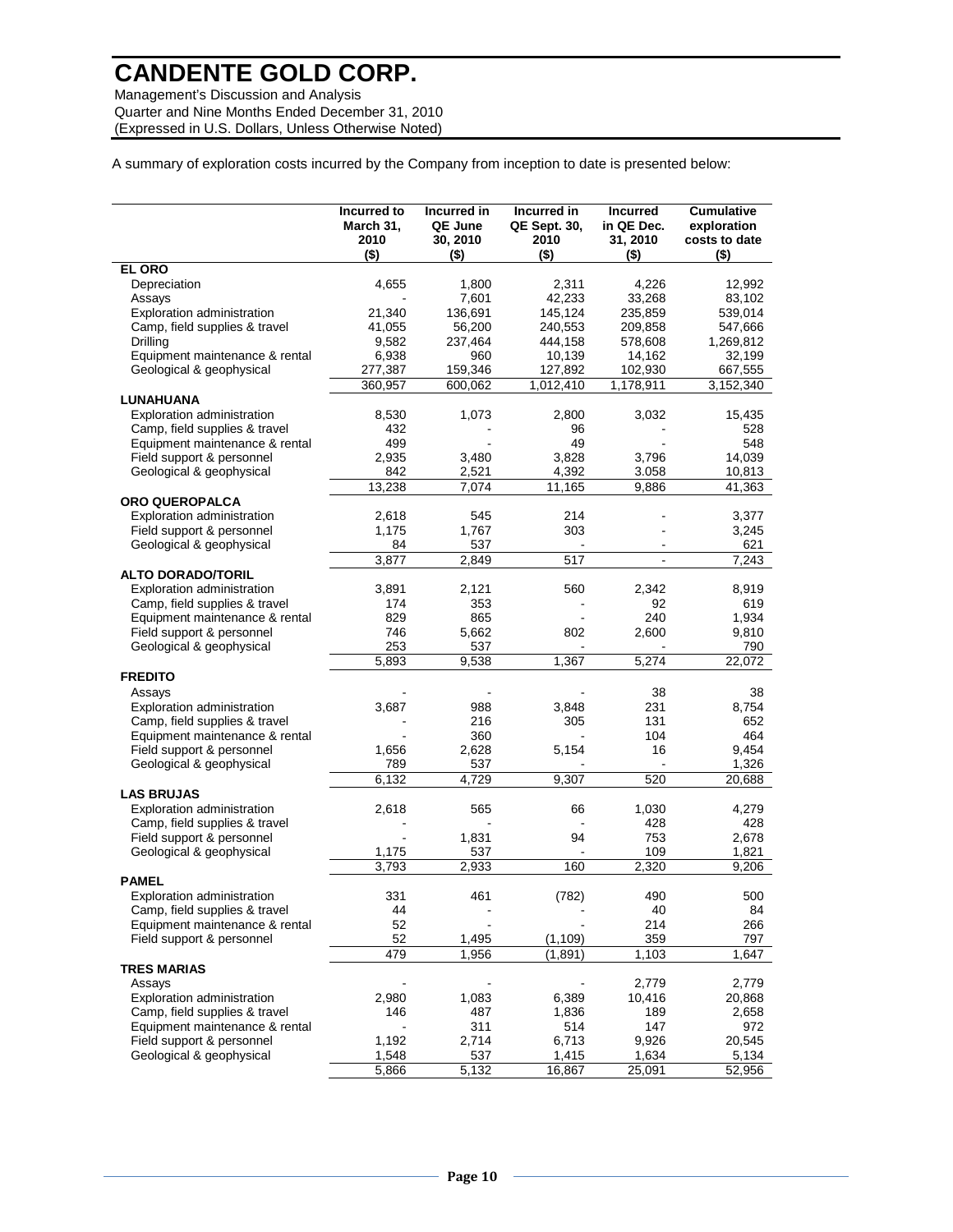Management's Discussion and Analysis Quarter and Nine Months Ended December 31, 2010 (Expressed in U.S. Dollars, Unless Otherwise Noted)

|                                  | Incurred to<br>March 31,<br>2010<br>$($ \$ | Incurred in<br>QE June<br>30.2010<br>(\$) | Incurred in<br>QE Sept.<br>30.<br>2010<br>(\$) | Incurred in<br>QE Dec.<br>31.2010<br>(\$) | <b>Cumulative</b><br>costs to date<br>(\$) |
|----------------------------------|--------------------------------------------|-------------------------------------------|------------------------------------------------|-------------------------------------------|--------------------------------------------|
| <b>OTHER PROJECTS</b>            |                                            |                                           |                                                |                                           |                                            |
| Assays                           | 558                                        |                                           |                                                |                                           | 558                                        |
| Exploration administration       |                                            | 868                                       | 8.216                                          | 521                                       | 9,605                                      |
| Equipment maintenance & rental   |                                            | 2.828                                     | 394                                            | 3,786                                     | 14,342                                     |
| Camp, field supplies & travel    | 7.446                                      | 2.135                                     | 975                                            |                                           | 3,222                                      |
| Field support & personnel        | 191                                        | 5.176                                     | 10,288                                         | 4.219                                     | 19.874                                     |
| Geological and geophysical       |                                            |                                           | 208                                            |                                           | 208                                        |
| Geographical information systems | 3,848                                      |                                           |                                                |                                           | 3,848                                      |
|                                  | 12.043                                     | 11.007                                    | 20.081                                         | 8,526                                     | 51,657                                     |
|                                  | 412,278                                    | 645,280                                   | 1,069,983                                      | 1,231,631                                 | 3,359,172                                  |

### **SUMMARY OF QUARTERLY FINANCIAL RESULTS**

|                         | QE Dec. 31, 2010 | QE Sept. 30, 2010 | <b>QE June 30, 2010</b> | <b>QE March 31, 2010</b> |
|-------------------------|------------------|-------------------|-------------------------|--------------------------|
| Total revenue           |                  |                   | \$                      | \$                       |
| Net loss                | (1,810,361)      | (1,655,468)       | (1,478,828)             | (752,490)                |
| diluted<br>Basic<br>and |                  |                   |                         |                          |
| loss per share          | (0.04)           | (0.03)            | (0.03)                  | (0.06)                   |
|                         |                  |                   |                         |                          |
|                         | QE Dec. 31, 2009 | QE Sept. 30, 2009 | <b>QE June 30, 2009</b> | QE March 31, 2009*       |
| Total revenue           | \$               | \$                | S                       | N/A<br>S                 |
| Net loss                | (170,070)        | (373, 859)        | (327, 124)              | N/A                      |
| diluted<br>Basic<br>and |                  |                   |                         |                          |
| loss per share          | (0.01)           | (0.04)            | (0.03)                  | N/A                      |

\* The Company was incorporated on April 24, 2009 therefore there are no financial statements for quarters ending prior to that time

### **LIQUIDITY AND CAPITAL RESOURCES**

At December 31, 2010 the Company had cash and cash equivalents of \$2,595,221 and working capital of \$2,072,944, compared to cash and cash equivalents of \$6,944,999 and working capital of \$5,876,835 at March 31, 2010.

The Company holds its cash in Guaranteed Investment Certificates ("GIC") issued by British Columbia Credit Unions. The GICs are insured on a no-limit basis by the Credit Union Deposit Insurance Corporation.

During the quarter ended December 31, 2009, the Company completed a private placement (the "Private Placement") for gross proceeds of \$8,508,378 (Cdn\$9,028,130) from the sale of units ("Units") consisting of one Company common share and one-half warrant ("Warrants). Pursuant to the Private Placement, the Company issued a total of 22,570,327 common shares and certificates representing 11,285,162 Warrants. Each full Warrant is exercisable at a price of Cdn\$0.60 per common share until January 4, 2012. The Warrants were valued by the Company at \$1,624,195. The Company also paid to agents assisting in the Private Placement a total of \$298,528 (Cdn\$313,186) in cash commissions and issued to the agents 735,345 warrants ("Agents' Warrants"). The cash commissions and Agents' Warrants equal 6.5% of the aggregate number of Units sold by the agents pursuant to the Private Placement. Each of the Agents' Warrants is exercisable for a period of 24 months to purchase one additional common share of the Company at a price of Cdn\$0.60 per share. The Agents' Warrants issued as finders' fees were valued by the Company at \$105,834.

The Company is using existing cash to fund acquisitions, exploration activities and general and administrative expenses. Given that it currently does not have a source of revenue, the Company's ability to continue as a going concern remains contingent on its ability to obtain additional financing in future periods.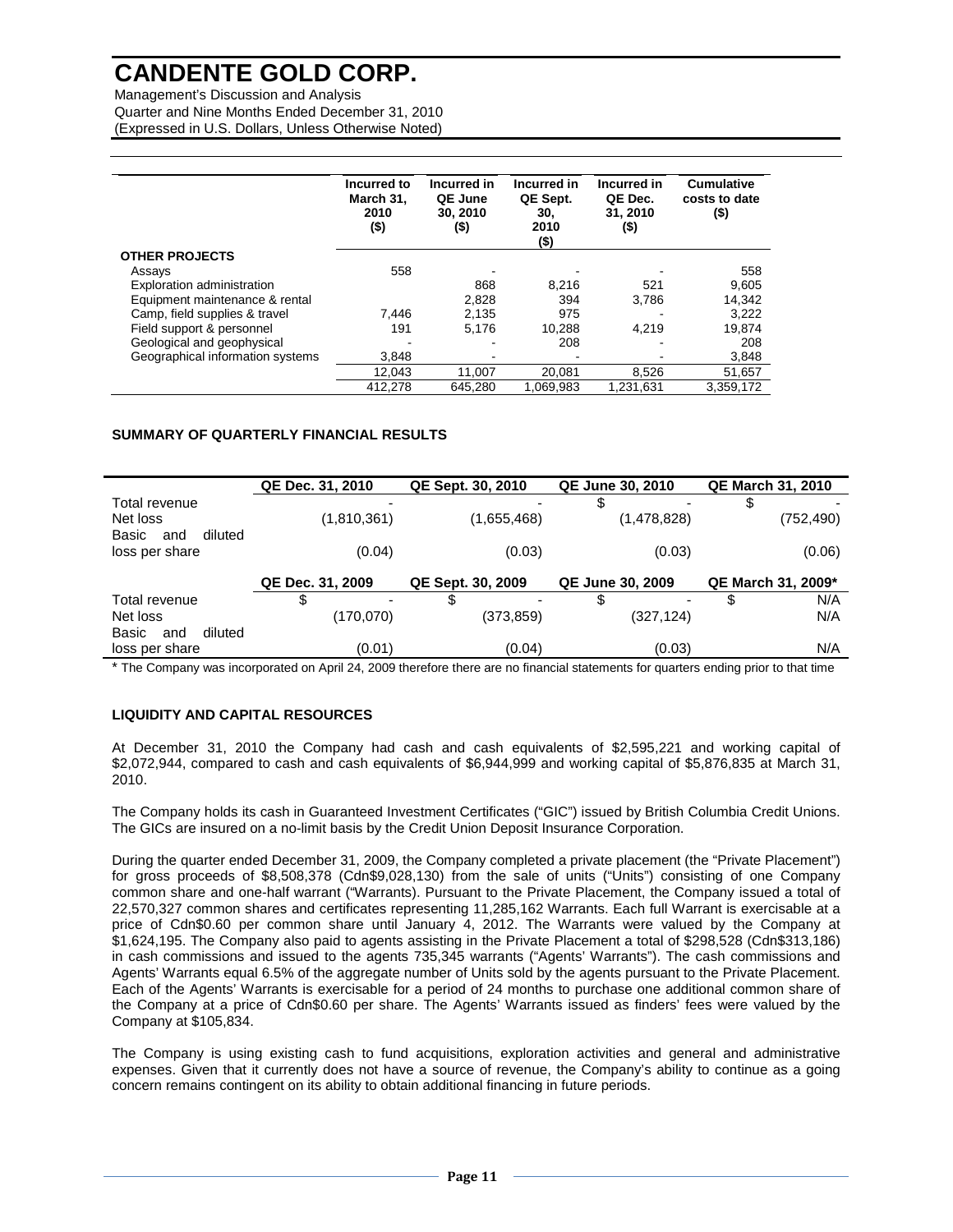Management's Discussion and Analysis Quarter and Nine Months Ended December 31, 2010 (Expressed in U.S. Dollars, Unless Otherwise Noted)

As of December 31, 2010 the Company had accounts payable and accrued liabilities of \$286,773, of which \$109,053 is an account payable to Candente Copper in connection with cost-sharing of certain administrative expenses for the period October to December 2010.

The Company also has outstanding a promissory note of \$949,810 (Cdn\$950,000) to Canaco which is payable on demand. A payment of \$333,524 (Cdn\$350,000) on the note was made by the Company on June 30, 2010; the balance of Cdn\$950,000 is due to be paid on or before April 30, 2011.

#### Operating Activities

Cash used in operations during Q3-2011, including the changes in non-cash working capital items, was \$1,456,801 (Q3-2010: \$296,008).

On a YTD-basis, cash used in operations was \$3,767,040 (YTD-2010: \$290,342), including changes in non-cash working capital accounts.

### Financing Activities

During the quarter ended December 31, 2010, a total of 161,250 warrants were exercised for proceeds of \$88,337 and 172,750 options were exercised, for proceeds of \$123,616.

On a YTD basis, a total of 362,500 warrants were exercised for proceeds of \$212,643, 172,750 options were exercised for proceeds of \$123,616 and the Company made a cash payment of \$333,524 towards a promissory note issued in connection with the acquisition of El Oro in 2009.

In Q3-2010 the Company received net proceeds of \$8,032,555 from a private placement.

#### Investing Activities

In Q3-2011, investing activities consisted of El Oro acquisition costs of \$189,517 relating to the payment of mining rights in Mexico to December 31, 2010, the purchase of \$39,890 in equipment and an increase of \$10,721 of VAT credits in Peru.

YTD-2011, the Company made annual cash payments of \$476,796 to maintain the good standing of its mineral properties in Mexico and Peru and purchased plant and equipment of \$92,844, including vehicles in Mexico and various geological information systems licenses. The Company also paid VAT tax credits in Peru of \$15,833. VAT tax credits in Peru may only be recovered as credits against VAT payable from future sales generated by the Company.

YTD-2010, the Company received cash of \$22,247 in connection with the transfer of El Oro.

### **TRANSACTIONS WITH RELATED PARTIES**

During the nine months ended December 31, 2010 ("YTD-2011"), a total of \$210,944 for geological consulting services rendered was paid or accrued to directors, officers or to private companies associated with directors or officers of the Company compared to \$105,629 during the period from April 24, 2009 to December 31, 2009 ("YTD-2010"). These amounts are included as a component of exploration costs.

During YTD-2011, a total of \$130,946 (YTD-2010: \$63,955) was paid as salaries and bonuses to various officers of the Company and \$35,049 was paid or accrued to private companies associated with officers and directors of the Company for management services rendered (YTD-2010: \$25,979). These amounts are included in general and administrative expenses.

Included in accounts receivable at December 31, 2010 is \$11,054 owed to the Company by certain officers for expense advances. Included in accounts payable and accrued liabilities at December 31, 2010 is \$40,383 owed by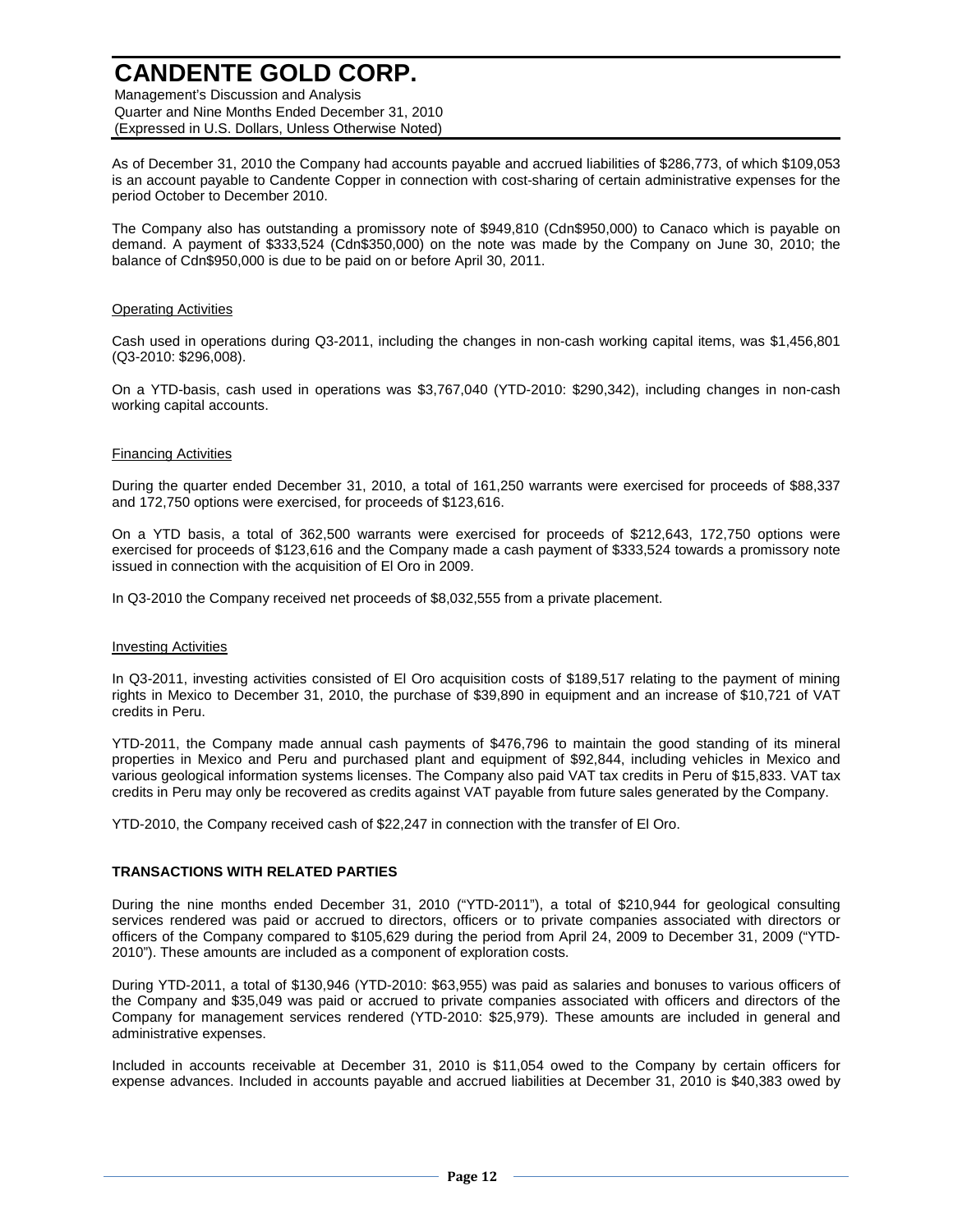Management's Discussion and Analysis Quarter and Nine Months Ended December 31, 2010 (Expressed in U.S. Dollars, Unless Otherwise Noted)

the Company to certain officers and directors of the Company for services rendered, reimbursement of expenses and directors' fees.

The above transactions have been recorded at the exchange amounts agreed to by the related parties. Amounts due to related parties are considered by the Company to be accounts payable and are unsecured and non-interest bearing.

At December 31, 2010, a director and officer of the Company served as a director and officer of Candente Copper and three of the Company's officers served as officers of Candente Copper. During the period ended December 31, 2010, the Company and Candente Copper shared certain office and administrative expenses and Candente Copper made certain payments on behalf of the Company. As of December 31, 2010, a total of \$109,053 was due from the Company to Candente Copper for reimbursement of shared general and administrative expenses.

At December 31, 2010, Candente Copper owed the Company \$12,513, corresponding to the Company's 24.06% share of the proceeds of certain Copper Options exercised on December 22, 2010.

### **CRITICAL ACCOUNTING ESTIMATES**

There were no changes to the nature or the Company's critical accounting estimates during Q3-2011. The preparation of the Company's financial statements in conformity with generally accepted accounting principles in Canada requires management to make judgments with respect to certain estimates and assumptions. These estimates and assumptions, based on management's best judgment, affect the reported amounts of certain assets and liabilities, including disclosure of contingent liabilities. On an ongoing basis, management re-evaluates its estimates and assumptions. Actual amounts, however, could differ significantly from those based on such estimates and assumptions.

Significant areas critical in understanding the judgments that are involved in the preparation of the Financial Statements and the uncertainties inherent within them include the determination of impairment of long-lived assets, assets retirement obligations and stock-based compensation.

#### **Impairment of Long-Lived Assets**

CICA Handbook Section 3063: "Impairment of Long-Lived Assets" ("Section 3063") established standards for the recognition, measurement and disclosure of impairment of long-lived assets. Long-lived assets are impaired whenever events or changes in circumstances indicate that the related carrying amounts may not be recoverable in which case an impairment loss is recognized and charged to operations.

The Company's long-lived assets consist of equipment and mineral properties. Equipment is recorded at cost and amortized on a straight line basis at the following rates: 3 and 3.34 years (Mexico) for computer equipment; and 4 years for vehicles. Acquisition costs relating to mineral properties are capitalized at cost, less recoveries in the preproduction stage, until such time as these properties are put into commercial production, sold or abandoned. Upon commencement of production, capitalized mineral property acquisition costs will be charged to the results of operations over the estimated life of the mine in accordance with the units-of-production method.

At the end of each accounting period, the Company reviews the carrying value of its long-lived assets based on a number of factors. For capitalized mineral property costs, these factors include analysis of exploration results, permitting considerations and current economics. Should the Company determine that an impairment has occurred, the Company would write-down the recorded value of the long-lived asset to the results of operations.

#### **Stock-Based Compensation**

CICA Handbook Section 3870: Stock-Based Compensation and Other Stock-Based Payments ("Section 3870") established standards for the recognition, measurement and disclosure of stock-based compensation and other stock-based payments made in exchange for goods and services. Section 3870 requires a fair value-based method of accounting for stock options granted to employees, including directors, and to non-employees.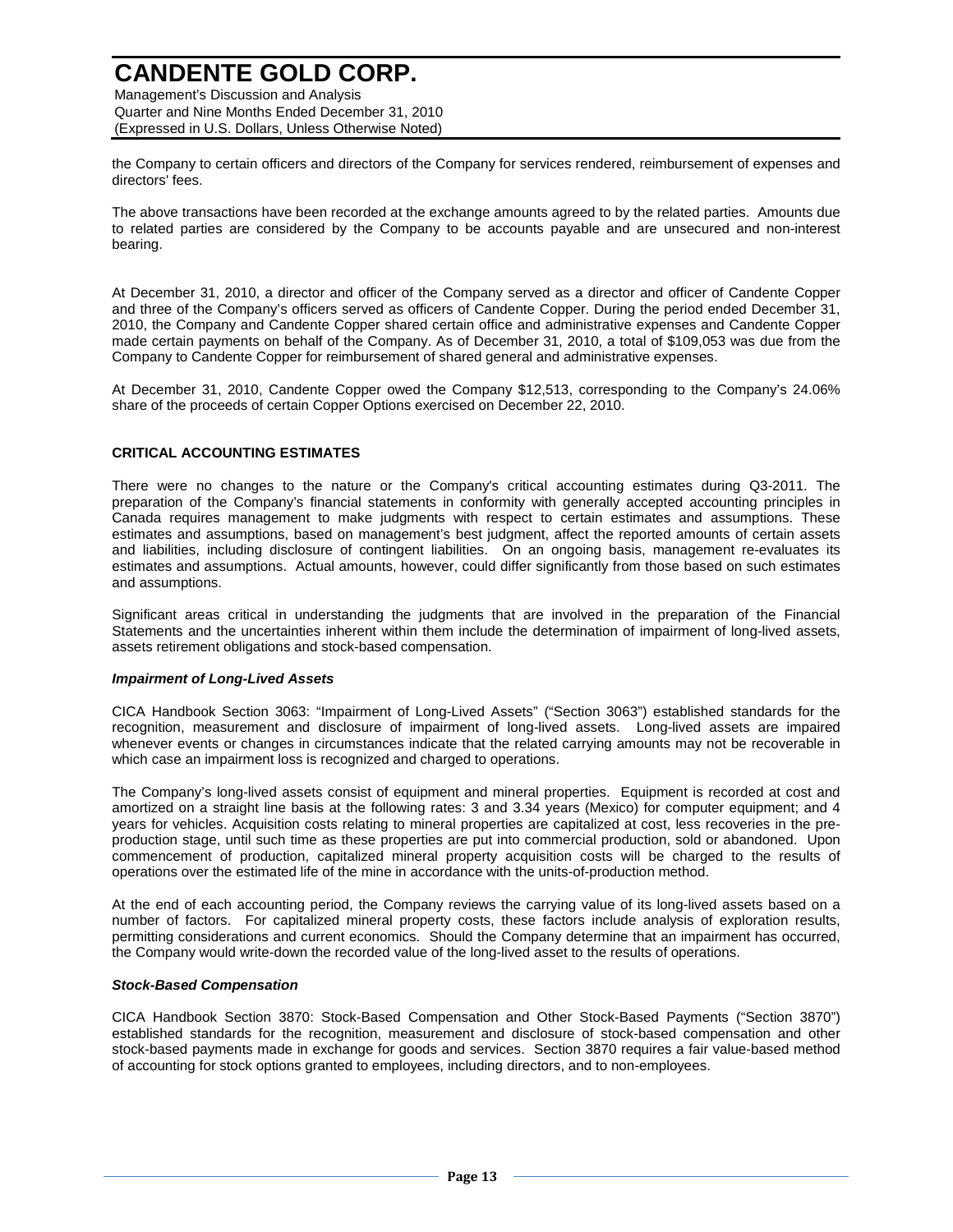Management's Discussion and Analysis Quarter and Nine Months Ended December 31, 2010 (Expressed in U.S. Dollars, Unless Otherwise Noted)

The fair value of each option granted is estimated on the date of grant using the Black-Scholes option pricing model. This model requires the calculation of certain variables, including the volatility of the Company's stock price, requiring various estimates and assumptions be made by management. Actual results may be significantly different from those calculated using this model.

#### **ACCOUNTING PRONOUNCEMENTS**

Business Combinations, Consolidated Financial Statements and Non-controlling interest

For interim and annual financial statements relating to its fiscal year commencing on or after January 1, 2011, the Company will be required to adopt new CICA Section 1582 "Business Combinations", Section 1601 "Consolidated Financial Statements" and Section 1602 "Non-Controlling Interests". Section 1582 replaces existing Section 1581 "Business Combinations", and Sections 1601 and 1602 together replace Section 1600 "Consolidated Financial Statements." The adoption of Sections 1582 and collectively, 1601 and 1602 provides the Canadian equivalent to IFRS 3 "Business Combinations" and International Accounting Standard IAS 27 "Consolidated and Separate Financial Statements" respectively. The impact of adopting these new standards will not have an impact on the Company's consolidated financial statements.

### **INTERNATIONAL FINANCIAL REPORTING STANDARDS ("IFRS") IMPLEMENTATION PLAN**

In February 2008, the Accounting Standards Board ("AcSB") approved a strategic plan which requires public companies to converge with IFRS for fiscal periods beginning on or after January 1, 2011. The Company will therefore be required to have comparative financial information prepared under IFRS as of April 1, 2010.

The Company has initiated its IFRS convergence project and has set the following timing objectives: to be in a position to convert its March 31, 2010 Canadian GAAP Balance Sheet to IFRS in Q4-2011, to produce financial statements under Canadian GAAP and IFRS in fiscal 2011 in order for the Company to disclose to readers of its financial statements the quantitative differences arising in 2011 under both frameworks, and to produce IFRS financial statements as of April 1, 2011.

In order to meet these objectives the Company's CFO has attended IFRS courses and in-house training sessions in 2009 and 2010. The Company's Peruvian and Mexican accountants are also familiar with IFRS.

The Company believes that the adoption of IFRS will not have a major effect on its overall operations, but the conversion effort may require additional resources (external) to assist with the documentation process and disclosure requirements will increase substantially on an ongoing basis,. The Company will be able to continue using its current information technology platforms in Canada, Mexico and Peru.

The Company has identified key areas affected by the conversion to IFRS: functional currency, impairment analysis, related party transactions and measurement of stock-based compensation.

The functional currency of the parent company will be the Canadian dollar; subsidiaries in Mexico and Peru will need to determine and document their own functional currencies and the Company's presentation currency will continue to be the U.S. dollar. Under IFRS, for presentation purposes the translation of the financial statements of each company in the group to U.S. dollars will be as follows: all assets and liabilities will be translated at closing rates (as opposed to Canadian GAAP where non-monetary assets and liabilities are translated at historical rates) and income and expenses will be translated at average rates (as they are under Canadian GAAP), with all resulting exchange differences recognized as a separate component of equity (as opposed to including translation gains or losses in income as per Canadian GAAP). The Company has elected to translate equity accounts of historical rates (under Canadian GAAP, historical rates are used), and not at current rates. The Company's choice of using historical rates translation of its equity accounts will have no impact on total equity as the resulting exchange differences will be recognized in a separate component of equity.

Impairment requirements are more stringent under IFRS than under Canadian GAAP. Annual impairment testing will be required in respect of the Company's mineral properties.

Under IFRS there are no special recognition or measurement requirements for related party transactions. Under Canadian GAAP, related party transactions are subject to special recognition or measurement requirements, as was the case with the transfer of properties from Candente Copper to Candente Gold (transferred at their carrying value). The transfer of properties will need to be re-measured under IFRS.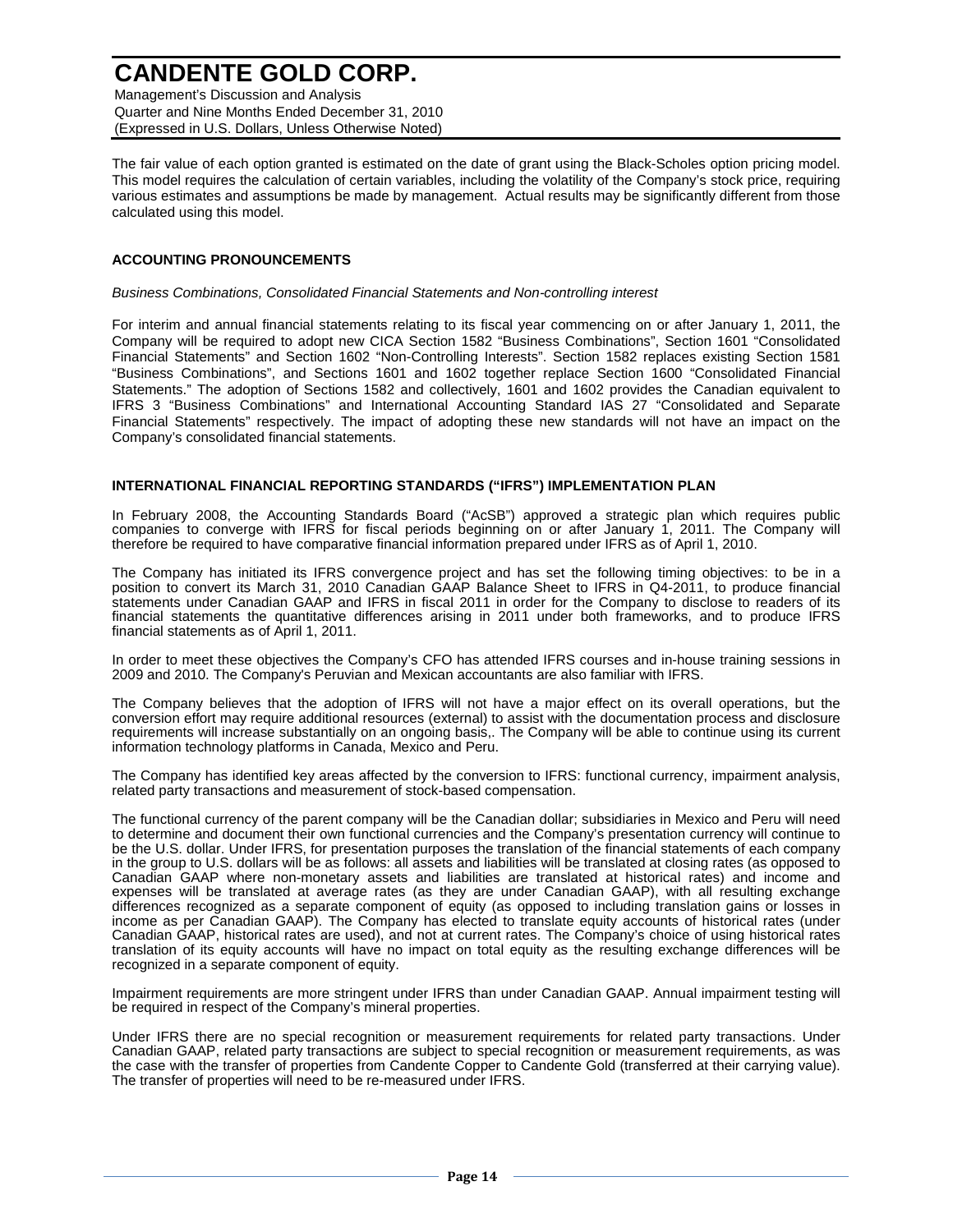Management's Discussion and Analysis Quarter and Nine Months Ended December 31, 2010 (Expressed in U.S. Dollars, Unless Otherwise Noted)

The Company has considered the potential effect of share based payments under IFRS and has concluded that there will be no material impact on its financial statements on adoption of IFRS, as these payments are normally restricted to stock options granted by the Company which in most cases all vest within the year granted. There will be differences for certain options whose vesting extends beyond the fiscal year in which they were granted, but these will not be material. Under IFRS, the concept of "graded vesting" frontloads the stock based compensation expense for options granted such that the expense is higher in initial quarters and reduces as options vest, as opposed to "straight line vesting" under Canadian GAAP. However, the effect on annual results is the same under IFRS and Canadian GAAP provided options vest in full within the year granted, as is the case with most of the options granted by the Company. The calculation of the underlying fair value under both IFRS and Canadian GAAP is the same and the changes are only with respect to the timing of the allocation of the resulting cost as options vest.

### **INTERNAL CONTROLS OVER FINANCIAL REPORTING ("ICFR")**

Management is responsible for designing, establishing and maintaining a system of ICFR to provide reasonable assurance that the financial information prepared by the Company for external purposes is reliable and has been recorded, processed and reported in an accurate and timely manner in accordance with generally accepted accounting principles.

The Chief Executive Officer and the Chief Financial Officer have evaluated the design and operating effectiveness of the Company's internal control over financial reporting as of December 31, 2010.

Management has concluded that, as of December 31, 2010, the Company's ICFR contains material weaknesses resulting from the Company's need to accommodate for reduced staff levels in Canada and the lack of adequate segregation of duties in the financial close process in Canada. The Company believes however, that adequate segregation of duties exists in Peru and Mexico with respect to domestic accounting in those countries and with respect to subsidiary reporting to head office, as financial statements produced by the Company's accountants both in Peru and Mexico are subject to a review process by the Company's Chief Financial Officer. As of December 31, 2010, the Company's Chief Financial Officer is responsible for preparing, authorizing and reviewing information for the preparation of financial reports and for preparing and reviewing the resulting financial reports, which has the potential to result in material misstatements in the Company's financial statements and should be considered a material weakness of the Company's system of ICFR.

Management has concluded, and the audit committee has agreed that, taking into account the present stage of the Company's development, the Company does not have sufficient size and scale to warrant the hiring of additional staff to correct the weakness at this time. Management is in the process of designing ICFR for the Company's current level of operations, and the Company will also need to test the effectiveness of its ICFR.

#### **OTHER MD&A REQUIREMENTS**

As of February 8, 2011, the Company has outstanding 51,071,922 common shares, 12,902,162 warrants (at Cdn\$0.60 to per share) and 4,190,500 exercisable options (at prices ranging from Cdn\$0.33 to Cdn\$1.80 per share).

Additional information, including the Company's most recent Annual Information Form, is available on SEDAR at www.sedar.com.

#### **CAUTIONARY STATEMENT ON FORWARD LOOKING INFORMATION**

This Report contains "forward looking statements". These forward-looking statements include, but are not limited to, statements regarding the Company's strategic plans, property search and evaluation plans, estimated levels of expenditures, acquisition targets and commitments. Forward-looking statements express, as at the date of this Report, the Company's plans, estimates, forecasts, projections, or beliefs as to future events or results and the Company does not intend or assume any obligation to update these forward-looking statements. In certain cases, forward-looking statements can be identified by the use of words such as "plans", "expects", or does not expect", is expected", "budget", "schedule" , "estimates", "intends", "anticipates", or "does not anticipate", "believes", or variations of such words and phrases or statements that certain actions, events or results "may", "could", "would", "might", or "will be taken, "occur", or "be achieved". We caution that forward-looking statements involve a number of risks and uncertainties, and there can be no assurance that such statements will prove to be accurate. Actual results and future events may differ materially from those anticipated in such statements. Factors that could cause results or